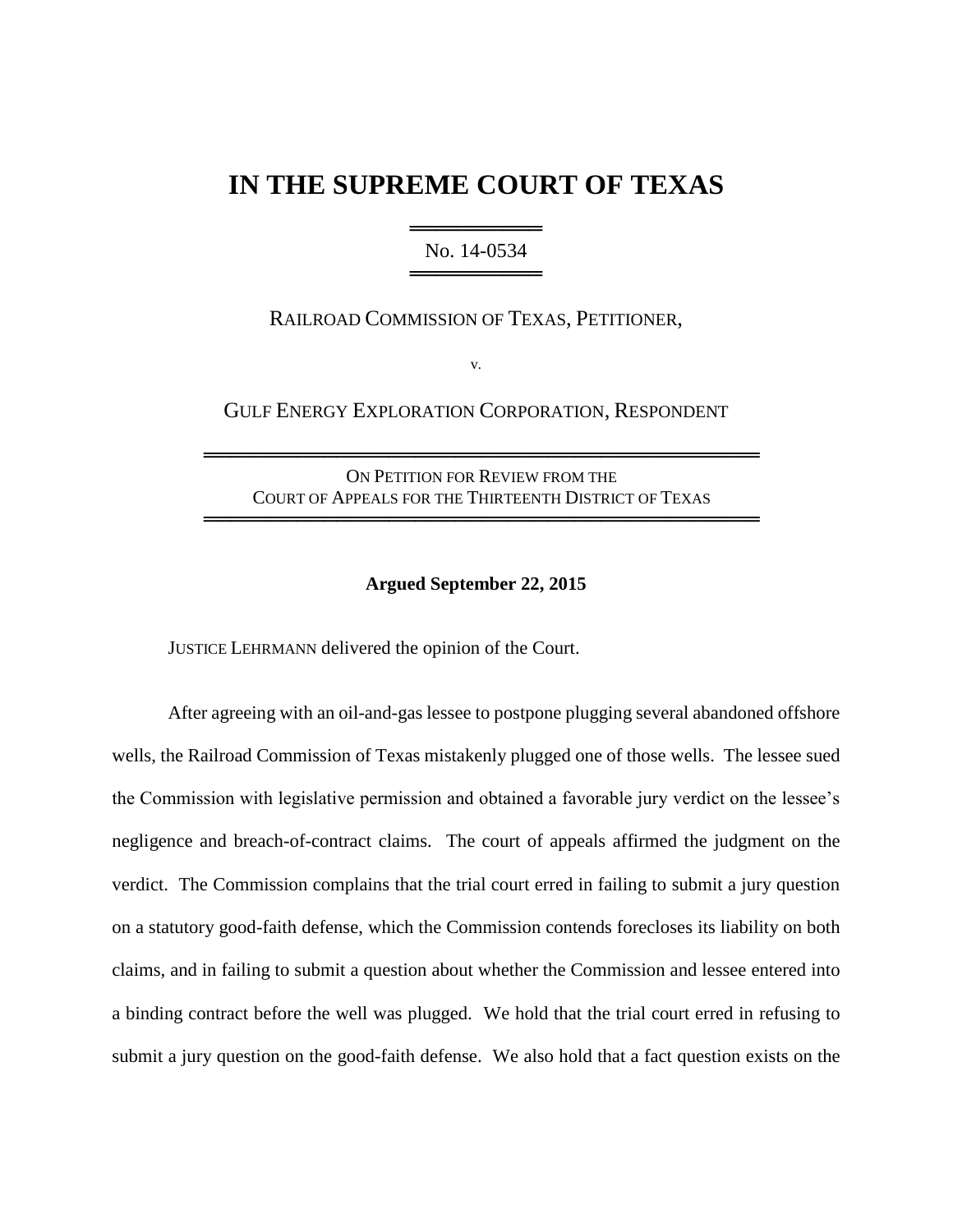contract-formation issue. Accordingly, we reverse the court of appeals' judgment and remand the case for a new trial.

#### **I. Background**

#### **A. Statutory Framework**

This case arises out of the Commission's duties with respect to abandoned oil-and-gas wells, which are governed by Texas Natural Resources Code chapter 89. One of the statute's express purposes is to protect Texas's water and land from pollution by providing "additional means" for the plugging of abandoned wells. TEX. NAT. RES. CODE § 89.001. The statute and accompanying Commission rules place primary responsibility on an inactive well's<sup>1</sup> operator<sup>2</sup> to plug the well.<sup>3</sup> *Id.* §§ 89.011(a), .042(a); 16 TEX. ADMIN. CODE § 3.15(b)(1)(B), (d)(1)(B). Nonoperators, defined as persons with a working interest in a well who do not qualify as operators, have secondary plugging responsibility. TEX. NAT. RES. CODE §§ 89.002(a)(3), .042(b). If the Commission determines after notice and a hearing that a well has not been properly plugged, and the operator and nonoperator (if any) either cannot be found or do not have sufficient assets, the Commission may plug the well. *Id.* § 89.043(a); 16 TEX. ADMIN. CODE § 3.14(b)(3)(A).

Chapter 89 also provides a liability defense to those engaged in plugging operations in good faith. Specifically, "[t]he commission and its employees and agents, the operator, and the

<sup>&</sup>lt;sup>1</sup> An inactive well is "an unplugged well that has had no reported production, disposal, injection, or other permitted activity for a period of greater than 12 months." TEX. NAT. RES. CODE § 89.002(a)(12).

<sup>&</sup>lt;sup>2</sup> An operator is "a person who assumes responsibility for the physical operation and control of a well as shown by a form the person files with the commission and the commission approves." *Id.* § 89.002(a)(2).

<sup>&</sup>lt;sup>3</sup> In lieu of plugging an inactive well, the operator may restore the well to active status or seek approval from the Commission for an extension of the plugging deadline. 16 TEX. ADMIN. CODE § 3.15(b).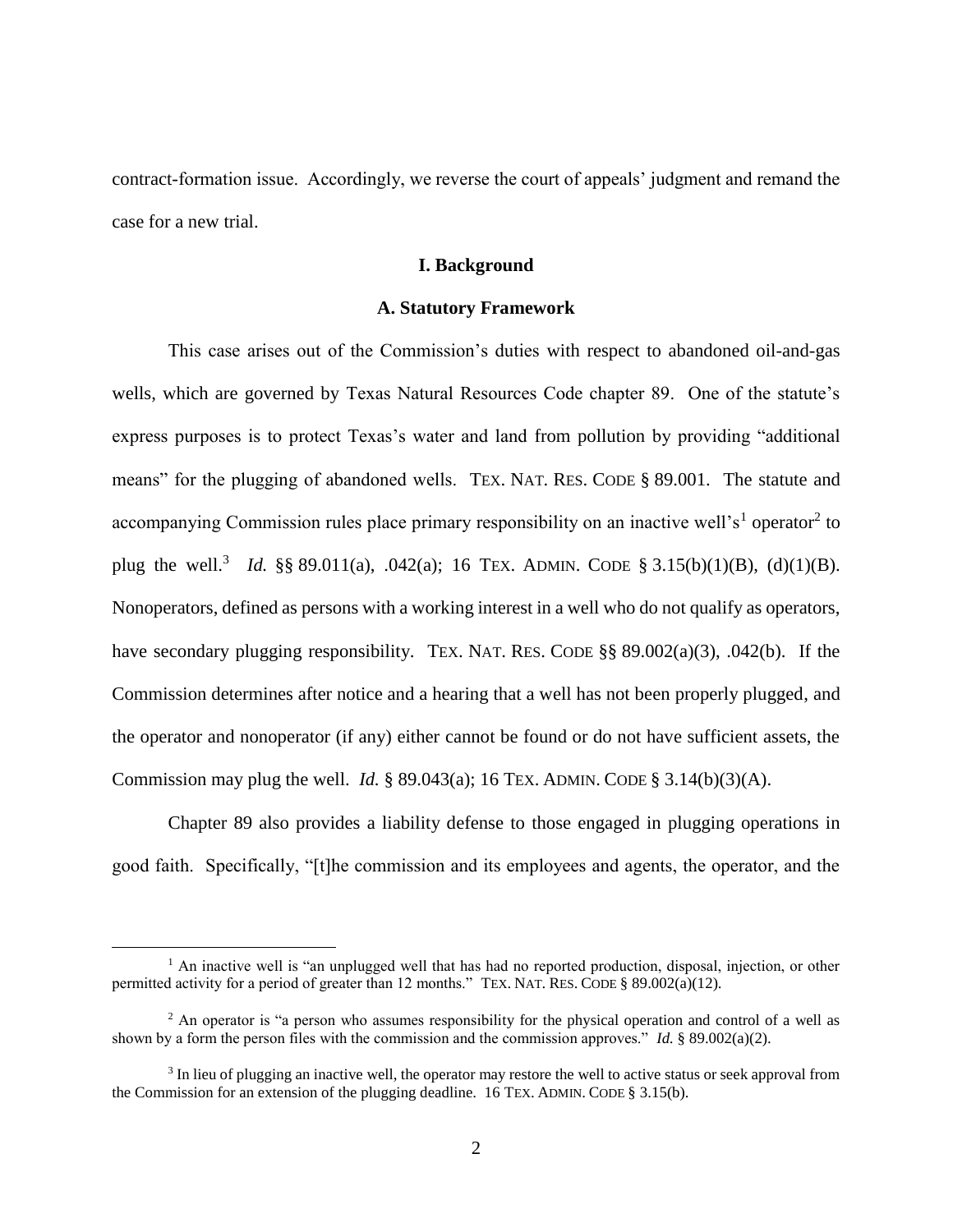nonoperator are not liable for any damages that may occur as a result of acts done or omitted to be done by them or each of them in a good-faith effort to carry out this chapter." TEX. NAT. RES. CODE § 89.045. The application of this defense is the parties' principal focus in this Court.

#### **B. Facts**

In January 2008, the Commission issued orders requiring American Coastal Enterprises (ACE) to plug a number of inactive offshore wells the company operated in the Gulf of Mexico. Those plugging orders became final in March 2008. Because ACE did not have sufficient assets to carry out the orders—the company declared bankruptcy in May 2008—the Commission took over that responsibility. On April 24, 2008, the Commission awarded Superior Energy Services a contract to plug eight of the ACE wells, including the two at issue in this case identified as 707S-5 and 708S-5. 4

When the plugging order was issued, Gulf Energy Exploration Corporation was the lessee of the offshore area that included the 708S-5, having acquired the lease from the General Land Office in 2007. Gulf Energy was considering applying to the Commission to take over as operator of some of the abandoned ACE wells. On May 19, 2008, representatives of Gulf Energy, ACE, and the Commission, including lawyers from the Attorney General's Office, met to discuss Gulf Energy's proposal. As of that date, Superior had commenced plugging operations and had already plugged one of the eight wells. The representatives reached an oral agreement at the meeting that the Commission would delay plugging four of the remaining wells covered by the plugging order, including the 708S-5. Meanwhile, Gulf Energy would post a bond and would apply to the

<sup>4</sup> Offshore wells are identified by the tract number in the State's mapping system. Well 707S-5 is in tract 707, and well 708S-5 is in tract 708.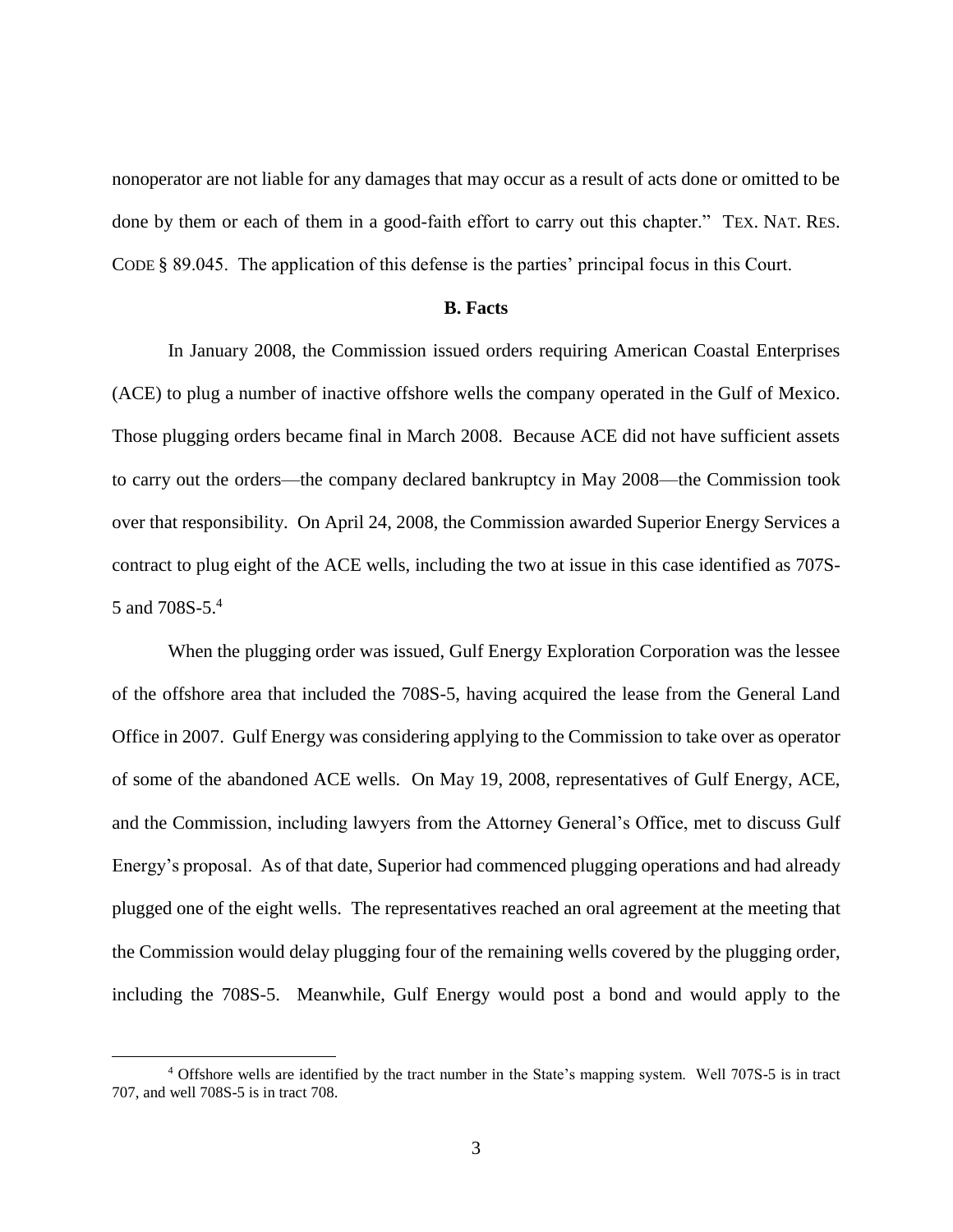Commission to supersede the plugging order and take over as operator of those four wells no later than June 12, 2008. The other three wells, including the 707S-5, would be plugged as planned.

In the days following the meeting, the participants confirmed the terms of the agreement in a series of e-mails and reduced it to writing in a formal Settlement and Forbearance Agreement.<sup>5</sup> The Commission representative signed the written agreement on June 6, 2008, and ACE's president and Gulf Energy's CEO signed it on June 9. The bankruptcy court approved the settlement, and the Commission does not dispute that Gulf Energy fulfilled its obligations with respect to the bond and required Commission filings.

In September 2008, the Commission issued several orders superseding the plugging orders on the wells covered by the agreement and approving Gulf Energy's application to transfer their operation. A few months later, Gulf Energy discovered that the 708S-5 was plugged. As it turned out, the Commission had plugged the well on May 25, 2008 under the mistaken belief that it was plugging the 707S-5. The circumstances surrounding that error were the subject of the resulting lawsuit.

The mistake originated with an admitted clerical error by Commission employee Jimmy Zambrano. Before the Commission contracted with Superior to plug the eight wells, Zambrano took aerial photographs of and prepared a plugging procedure sheet for each well. But Zambrano inadvertently transposed the coordinates for several of the wells, resulting in 708S-5's photo and coordinates being labeled as those of 707S-5, and vice versa. These mislabeled procedure sheets were provided to Superior with the plugging contract.

<sup>5</sup> The Agreement stated that it was between ACE and the Commission and did not describe Gulf Energy as a party in the introductory language. However, representatives of ACE, the Commission, and Gulf Energy all signed the Agreement.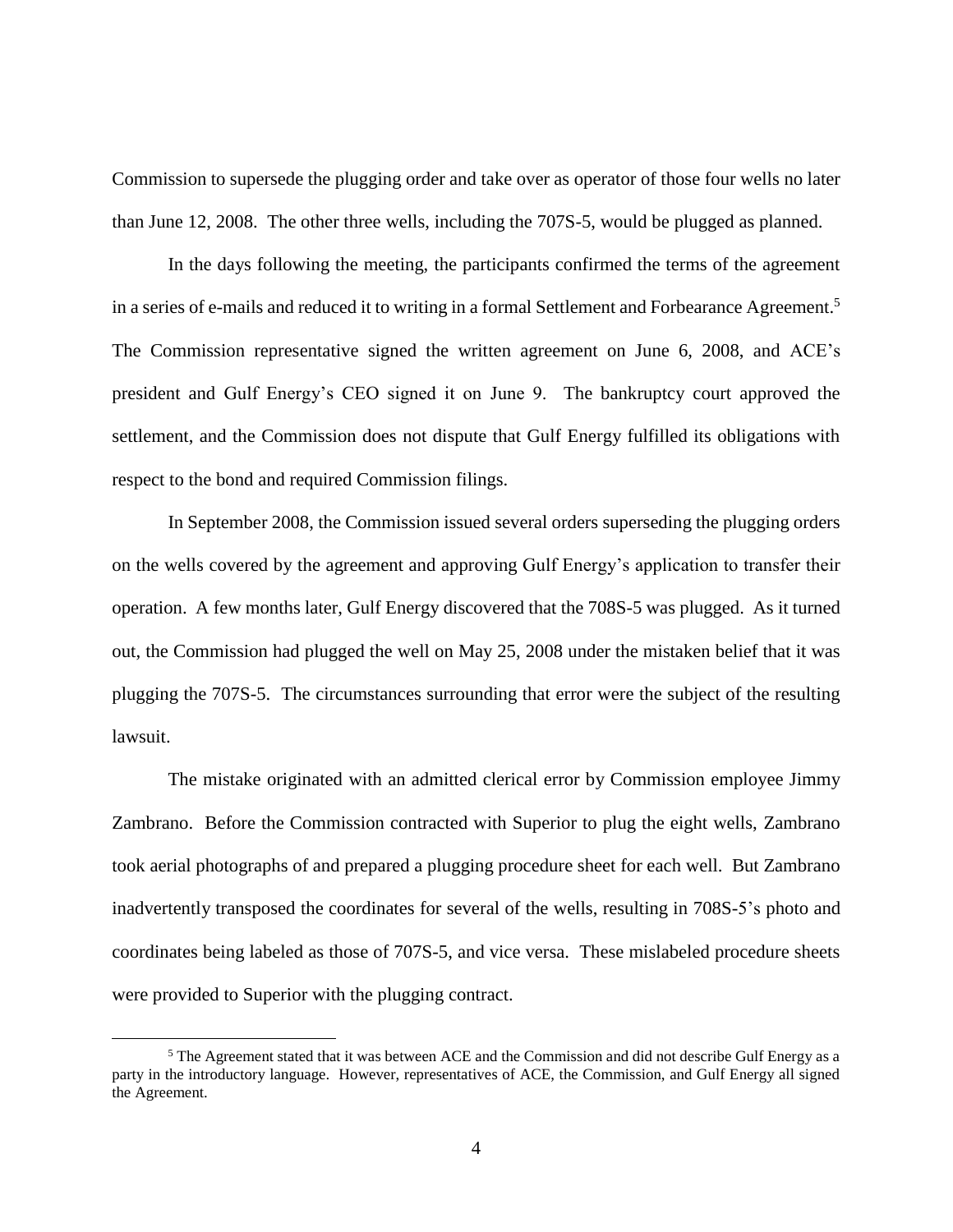Gulf Energy's theory at trial was that Superior received information from Fugro Chance, Inc., the subcontractor Superior hired to perform sonar surveys of the ocean floor around the well sites in advance of the plugging operation, alerting it that the coordinates on the procedure sheets were incorrect. Gulf Energy presented evidence that Fugro Chance provided this information to Superior employees several days before the 708S-5 was plugged, and that they failed to pass it along to the boat crew conducting the operation. Gulf Energy also explored the theory that the crew members, including the Commission representative on board, ignored obvious indicators that they were at the wrong well when they mistakenly plugged the 708S-5.

#### **C. Procedural History**

After discovering that the 708S-5 had been plugged, Gulf Energy sought and obtained legislative consent to sue the Commission. Specifically, the Legislature adopted Senate Concurrent Resolution No. 72, which authorized Gulf Energy to sue the Commission for no more than \$2.5 million in damages, subject to Texas Civil Practice and Remedies Code chapter 107. Pursuant to chapter 107, the resolution did not waive the Commission's immunity from liability, nor did it waive any defense of law or fact "except the defense of immunity from suit without legislative permission." TEX. CIV. PRAC. & REM. CODE  $\S 107.002(a)(7)–(8)$ , (b).

Gulf Energy then sued the Commission and Superior for wrongfully plugging well 708S-5.6 Gulf Energy's live pleading at trial included breach-of-contract and negligence claims against

<sup>6</sup> Gulf Energy also sued Fugro Chance for negligence and gross negligence, but the trial court dismissed those claims with prejudice and severed them from the underlying suit.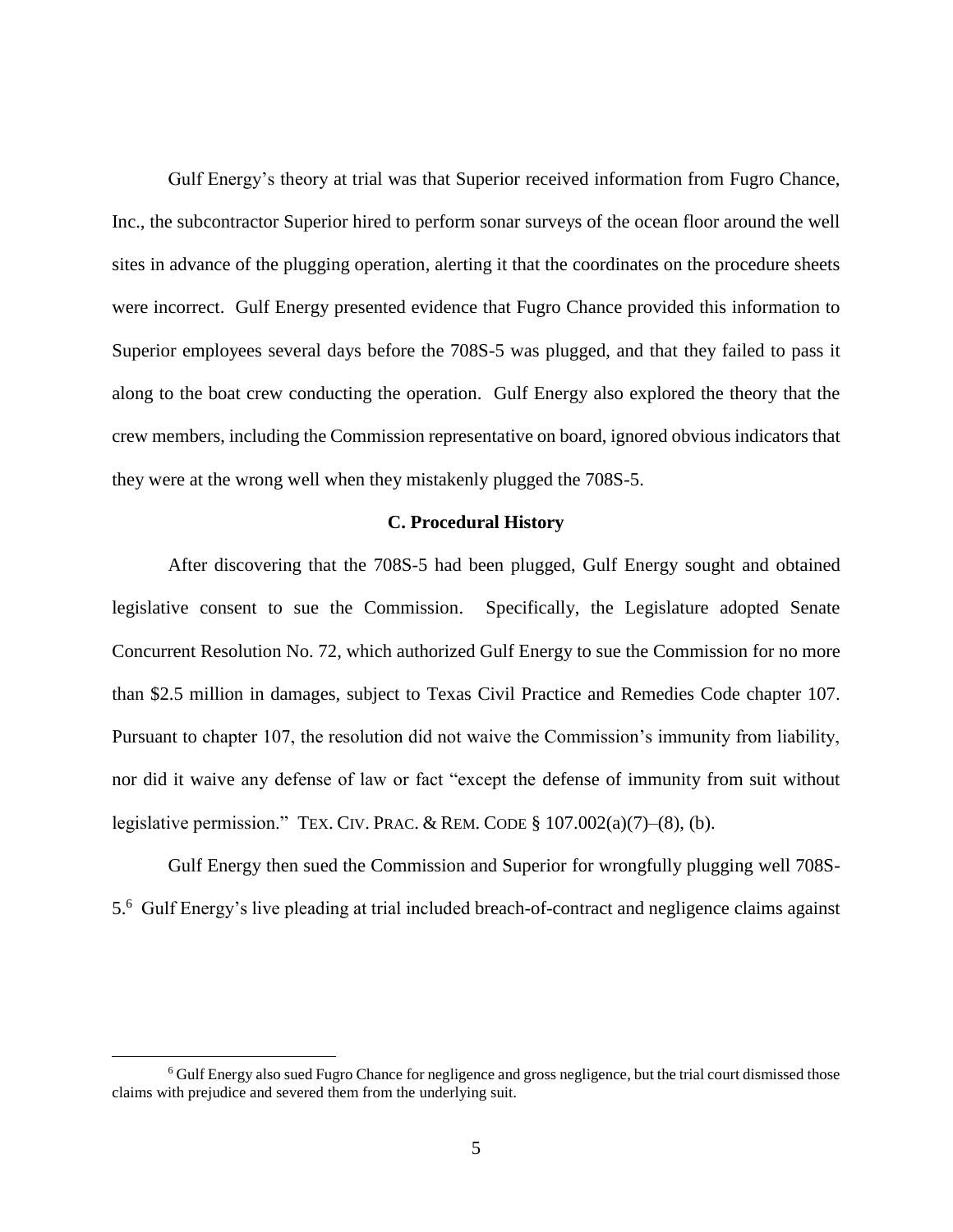the Commission and Superior,<sup>7</sup> and a gross negligence claim against Superior. All claims were submitted to the jury, but Gulf Energy and Superior settled while the jury was deliberating.

During the charge conference, the Commission objected to the jury charge's failure to include a question on contract formation, arguing that a fact issue existed on whether the parties had a meeting of the minds when the contract was allegedly breached. The trial court overruled the objection and orally ruled that a contract between the Commission and Gulf Energy was formed as a matter of law before the well was plugged. $8\,$  In effect, the trial court held that the parties had a binding contract when they reached the oral agreement on May 19, 2008—before the well was plugged—not when they signed the written settlement agreement three weeks later on June 9 after the well was plugged. The trial court also overruled the Commission's objection to the absence of a question on the Commission's good faith under Natural Resources Code section 89.045 and refused the Commission's requested good-faith question, which asked:

Did the Railroad Commission of Texas, and its employees and agents, act in good faith in carrying out its policy as stated below:

Natural Resources Code, Section 89.001. Policy – The conservation and development of all the natural resources of this state are declared to be a public right and duty. It is also declared that the protection of water and land of the state against pollution or the escape of oil or gas is in the public interest. In the exercise of the police power of the state, it is necessary and desirable to provide additional means so that wells that are drilled for the exploration, development, or production

<sup>7</sup> Gulf Energy also initially asserted fraud, negligent-misrepresentation, and gross-negligence claims against the Commission and sought exemplary damages. The Commission filed a plea to the jurisdiction, arguing that the legislative resolution waiving its immunity from suit did not extend to Gulf Energy's tort claims. The trial court denied the plea, and on interlocutory appeal the court of appeals affirmed as to the negligence claim but reversed as to the fraud and negligent misrepresentation claims as well as the request for exemplary damages. *R.R. Comm'n of Tex. v. Gulf Energy Exploration Corp.*, No. 13-10-015-CV, 2010 WL 3049083, at \*6–\*7 (Tex. App.—Corpus Christi Aug. 5, 2010, no pet.) (mem. op.). On remand, Gulf Energy amended its petition to assert only breach of contract and negligence.

<sup>&</sup>lt;sup>8</sup> It appears that the trial court initially made this ruling during the informal charge conference, which was not recorded. But the trial court confirmed the ruling on the record during the formal charge conference.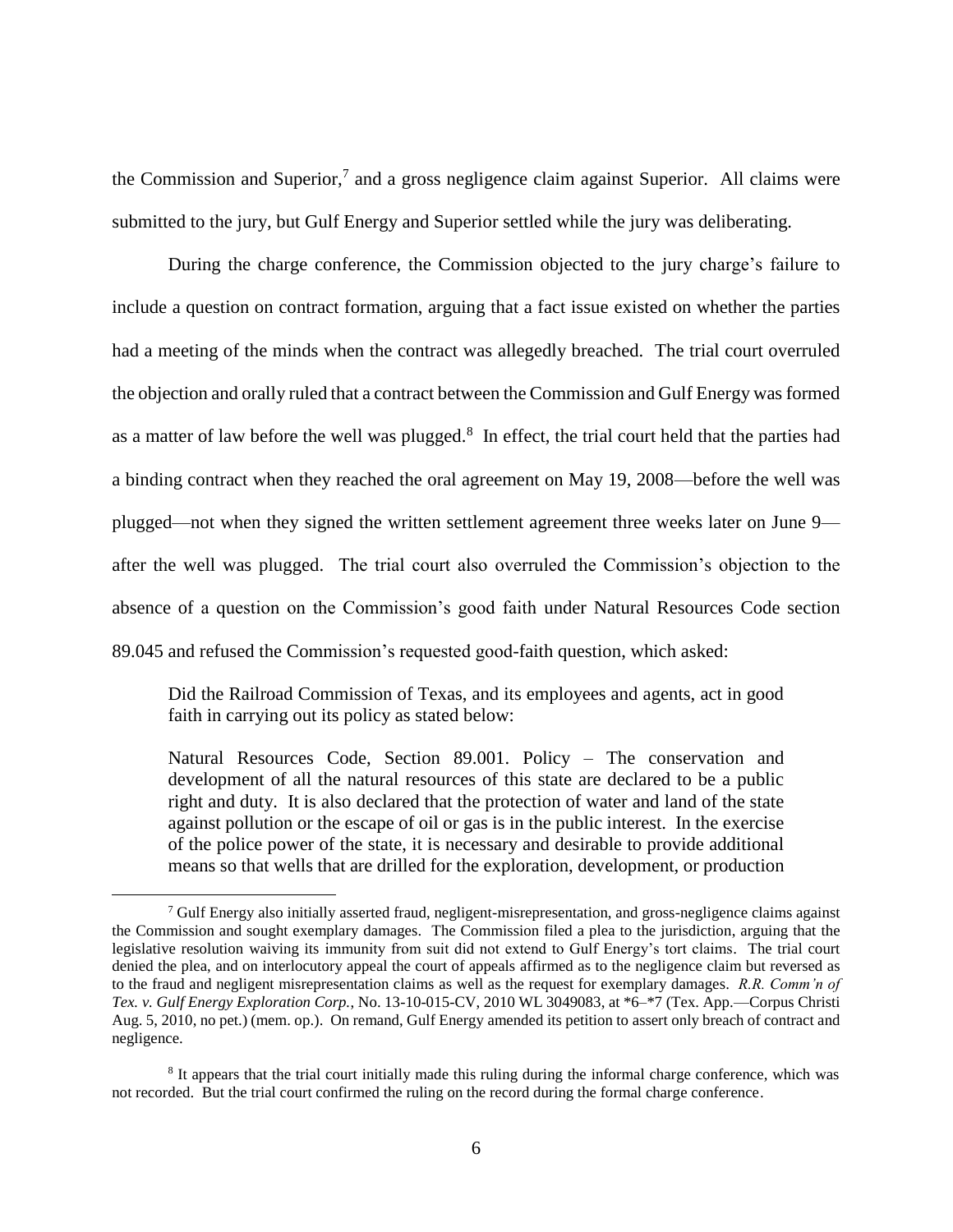of oil or gas, or as injection or salt water disposal wells, and that have been abandoned and are leaking salt water, oil, gas, or other deleterious substances into freshwater formations or on the surface of the land, may be plugged, replugged, or repaired by or under the authority and direction of the commission.

The jury found that the Commission "fail[ed] to comply with its agreement to postpone plugging and abandoning the 708S-5" and that the Commission's negligence proximately caused Gulf Energy's damages.<sup>9</sup> On the negligence claim, the jury attributed 65% of the responsibility to Superior and 35% to the Commission. The jury awarded identical damages on each claim and awarded attorney's fees on the contract claim. Gulf Energy moved for entry of judgment on the contract claim. Taking into account the settlement credit and the damage limit in the resolution authorizing suit, the trial court rendered judgment in Gulf Energy's favor for \$2.5 million, the maximum amount recoverable.

The court of appeals affirmed. \_\_\_ S.W.3d \_\_\_, 2014 WL 3107507 (Tex. App.—Corpus Christi–Edinburg 2014). The court rejected the Commission's assertion of charge error on the contract question, holding that (1) the Commission waived its complaint that the question "erroneously assumes that the Railroad Commission entered into a legally-enforceable agreement" to postpone plugging the well, (2) even if preserved, any error was harmless, and (3) the Commission did not meet its burden to rebut the presumption that the contract was supported by consideration. *Id.* at \*3, \*8. The court of appeals also rejected the Commission's complaint of charge error on the negligence question, holding that the Commission waived its arguments that the proper standard was good faith rather than negligence and that the evidence conclusively

<sup>9</sup> The jury also found Superior liable for breach of contract, negligence, and gross negligence, but the settlement rendered those findings moot.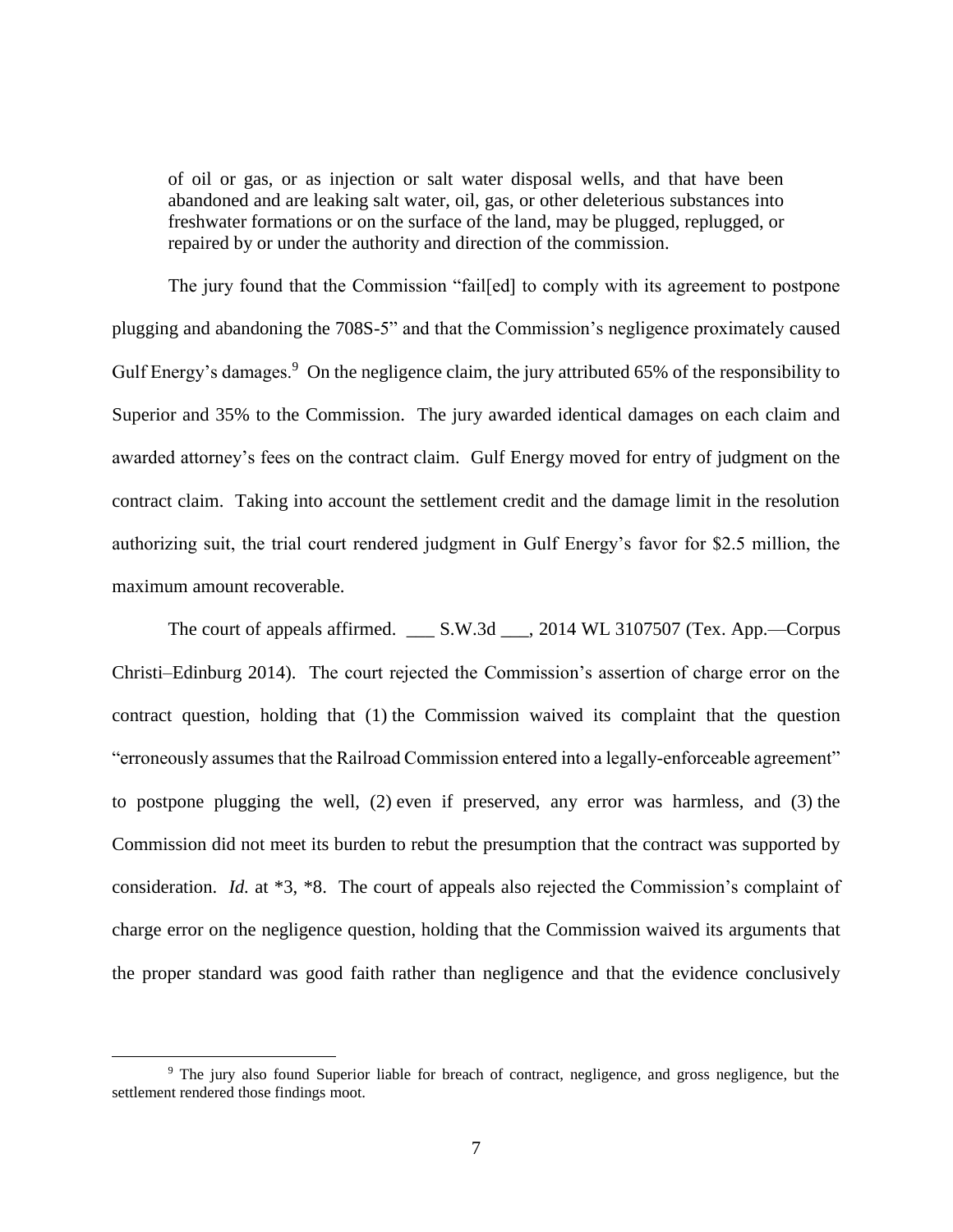established the Commission's good faith.<sup>10</sup> *Id.* at \*9. We granted the Commission's petition for review.

#### **II. Discussion**

In this Court, the Commission presents two principal issues. First, it argues that the evidence conclusively establishes its entitlement to the good-faith defense under section 89.045 and, alternatively, that the trial court erred in failing to submit a jury question on the defense. Second, as an alternative argument in the event the Court concludes that section 89.045 bars Gulf Energy's tort damages but not its contract damages, the Commission contends that the trial court erred in ruling as a matter of law that a binding contract was in effect when the well was plugged and in refusing to submit that issue to the jury. We address these issues in turn.

#### **A. Good-Faith Defense**

#### **1. Preliminary Issues**

To reiterate, under section 89.045 "[t]he commission and its employees and agents, the operator, and the nonoperator are not liable for any damages that may occur as a result of acts done or omitted to be done by them or each of them in a good-faith effort to carry out this chapter." TEX. NAT. RES. CODE § 89.045. No findings were made about this defense because the trial court refused to submit it to the jury.

As an initial matter, Gulf Energy argues that the legislative resolution granting it permission to sue precludes the Commission from invoking section 89.045. We disagree. As required by statute, the resolution did not waive any defense of law or fact "except the defense of

 $10$  The court overruled several additional complaints about the negligence question and related instructions, as well as complaints related to the damages award, but the Commission does not challenge those rulings here.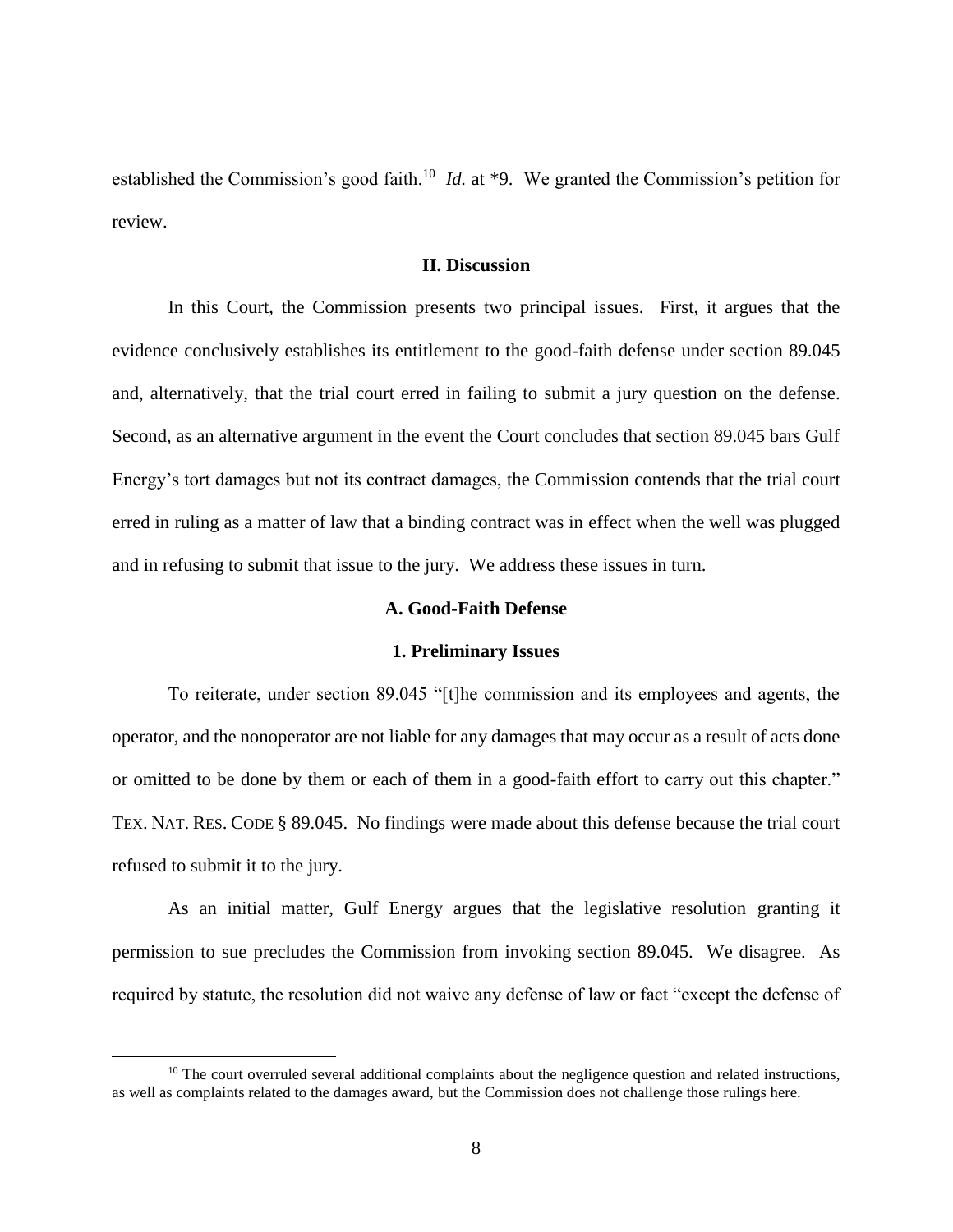immunity from suit without legislative permission." TEX. CIV. PRAC. & REM. CODE § 107.002(a)(7)–(8). The Commission's immunity from suit is a jurisdictional component of its sovereign immunity and exists under common law unless expressly waived by statute. *Brown & Gay Eng'g, Inc. v. Olivares*, 461 S.W.3d 117, 121 (Tex. 2015). By contrast, section 89.045 applies to both the Commission and private entities that qualify as operators or nonoperators and provides a statutory affirmative defense to liability for those entities' "good-faith effort[s] to carry out this chapter." 11 TEX. NAT. RES. CODE § 89.045; *see Zorrilla v. Aypco Constr. II, LLC*, 469 S.W.3d 143, 155–56 (Tex. 2015) (defining "affirmative defense" as a "defendant's assertion of facts and arguments that, if true, will defeat the plaintiff's or prosecution's claim, even if all the allegations in the complaint are true." (quoting Black's Law Dictionary 509 (10th ed. 2009))). This statutory defense is distinct from and independent of the Commission's common-law immunity from suit. The resolution, by its terms and by statutory mandate, did not waive the good-faith defense.

Gulf Energy next argues section 89.045's good-faith defense "applies only to acts that involve discretion," like policy decisions, and does not extend to the ministerial act of plugging the wrong well. In making this argument, Gulf Energy ignores the statute's language and cites case law regarding an inapplicable doctrine. Section 89.045's language is broad, foreclosing liability for "any damages" resulting from acts or omissions "in a good-faith effort to carry out" chapter 89. The only limitation on the acts or omissions that qualify is the "good-faith effort" requirement. Construing the statute to apply only to discretionary acts would require us to impermissibly limit the defense's application in a manner that contravenes the statute's plain

 $11$  The Commission does not dispute that it had the burden to plead and prove section 89.045 as an affirmative defense.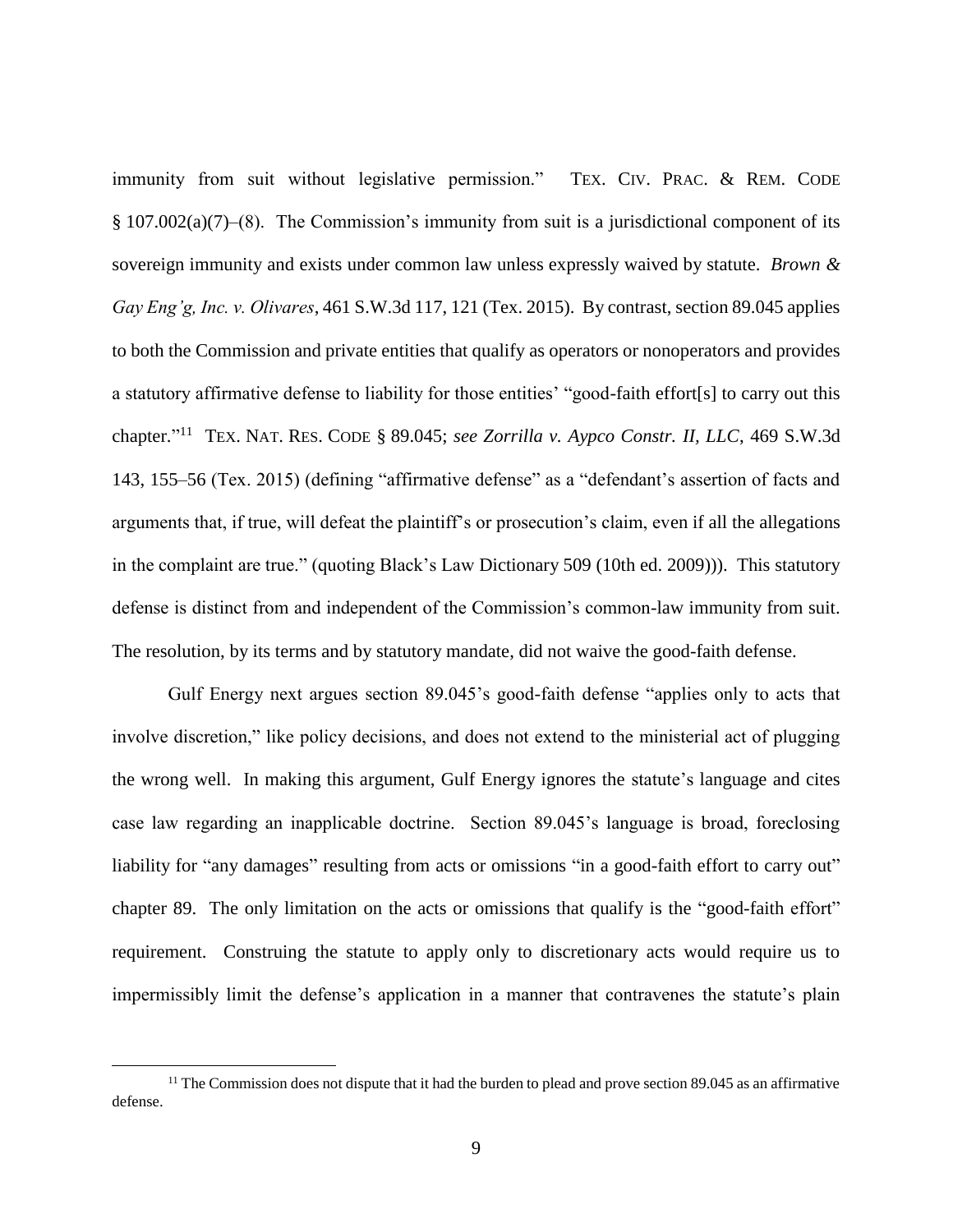language and thus flouts legislative intent. *See Kia Motors Corp. v. Ruiz*, 432 S.W.3d 865, 872 (Tex. 2014) (rejecting a party's interpretation of a statute that "impermissibly adds language and alters the statute's plain meaning").

To support its argument, Gulf Energy cites case law regarding the affirmative defense of official immunity, which shields government officials from personal liability for discretionary acts in good faith and within the scope of their authority. *E.g.*, *Ballantyne v. Champion Builders, Inc.*, 144 S.W.3d 417, 424 (Tex. 2004). Official immunity is a common-law doctrine, a specific element of which is that the act for which immunity is sought be in the performance of a discretionary duty. *Id.* It has no bearing on our interpretation of an independent, unrelated statute that places no such limitation on the acts and omissions to which it applies. Accordingly, we reject Gulf Energy's argument that section 89.045 cannot apply to the Commission's erroneous plugging of well 708S-5.

#### **2. Defining and Applying Good-Faith Defense**

On section 89.045's application to the facts at hand, the Commission argues that the trial evidence conclusively established that the Commission acted in good faith or, at the very least, the trial court erred in failing to submit a good-faith jury question. To properly apply the good-faith defense, we must first examine the parties' dispute as to what "good faith" means. Again, section 89.045 provides a defense to liability "for any damages that may occur as a result of acts done or omitted to be done by [the Commission] in a good-faith effort to carry out this chapter." TEX. NAT. RES. CODE § 89.045. The statute does not define "good faith" or "good-faith effort."<sup>12</sup> The

 $12$  The term "good faith claim" is defined in chapter 89 as "a factually supported claim based on a recognized legal theory to a continuing possessory right in a mineral estate." TEX. NAT. RES. CODE § 89.002(a)(11). That term is used only once in the chapter—one of the requirements for an application to extend the operator's deadline to plug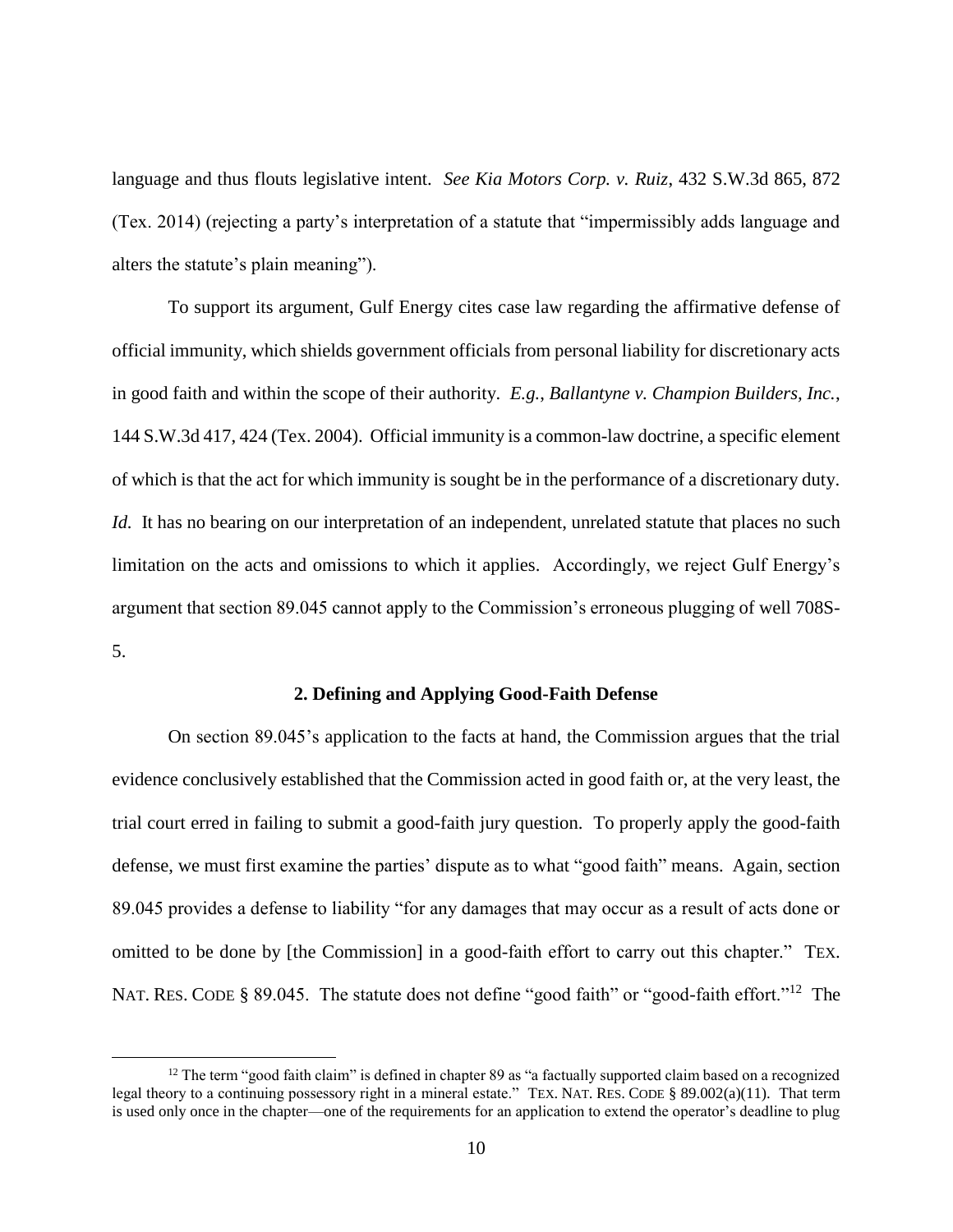Commission argues that the term is subjective, reflecting "an honest or genuine effort to accomplish the task at hand, as opposed to a sham effort or an effort to achieve a different result." The Commission contends that the evidence conclusively establishes the honest and inadvertent nature of its misidentification of well 708S-5, foreclosing its liability to Gulf Energy.<sup>13</sup> Gulf Energy responds that good faith under section 89.045 should be measured by an objective standard and that the Commission failed to meet that standard.<sup>14</sup>

An undefined statutory term is given its ordinary meaning unless "a different or more precise definition is apparent from the term's use in the context of the statute." *TGS-NOPEC Geophysical Co. v. Combs*, 340 S.W.3d 432, 439 (Tex. 2011). Webster's defines good faith as "a state of mind indicating honesty and lawfulness of purpose"; "belief in one's legal title or right"; "belief that one's conduct is not unconscionable or that known circumstances do not require further investigation"; and "absence of fraud, deceit, collusion, or gross negligence." WEBSTER'S THIRD NEW INT'L DICTIONARY 978 (2002). None of these definitions incorporates an objective reasonableness standard. Black's Law Dictionary defines good faith as a "state of mind consisting

an inactive well is the inclusion of "a statement that the operator has, and on request will provide evidence of a good faith claim to a continuing right to operate the well." *Id.*  $\frac{8}{3}$  89.023(a)(2).

<sup>&</sup>lt;sup>13</sup> We disagree with the court of appeals' holding that the Commission inadequately briefed the issue in that court by failing to cite the relevant portions of the record. \_\_\_ S.W.3d at \_\_\_, 2014 WL 3107507, at \*11. The statement of facts in the Commission's brief cited Zambrano's testimony about his transposition error and noted the undisputed fact that the boat crew membersthought they were plugging the 707S-5. The Commission was not required to repeat those cites in the argument section in order to preserve error. *City of Arlington v. State Farm Lloyds*, 145 S.W.3d 165, 167 (Tex. 2004) (per curiam).

<sup>&</sup>lt;sup>14</sup> Gulf Energy argues that the Commission waived its argument for a purely subjective definition of good faith by adopting Superior's proposed definition of the term, which included an objective component. However, this argument mischaracterizes the record. At the charge conference, the Commission objected to the absence of a goodfaith question and adopted Superior's similar objection. The Commission did not purport to adopt the question and instruction on good faith that Superior submitted. Rather, the Commission submitted its own good-faith question that did not define the term.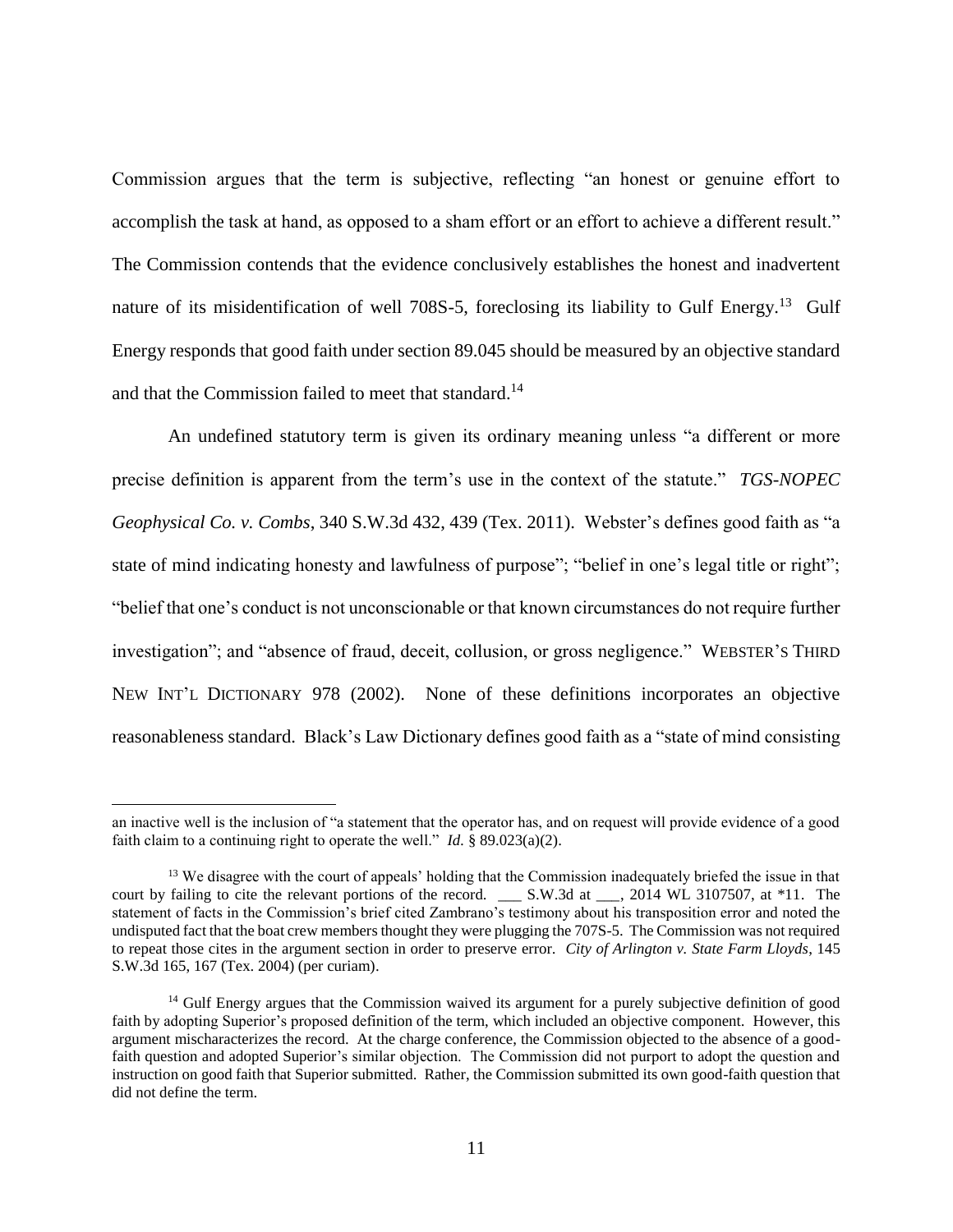in (1) honesty in belief or purpose, (2) faithfulness to one's duty or obligation, (3) observance of reasonable commercial standards of fair dealing in a given trade or business, or (4) absence of intent to defraud or to seek unconscionable advantage." BLACK'S LAW DICTIONARY 808 (10th ed. 2009). Only one of these four definitions references a reasonableness standard, and it is essentially identical to one of the Uniform Commercial Code's statutory definitions of the term. *See* TEX. BUS. & COM. CODE § 1.201(b)(20) (defining good faith to mean "honesty in fact and the observance of reasonable commercial standards of fair dealing").<sup>15</sup>

These definitions focus overwhelmingly on subjective state of mind and are consistent with our interpretation of the term in an unrelated context. In *Associated Indemnity Corp. v. CAT Contracting, Inc.*, we examined a surety agreement that required indemnity for claims settled by the surety in good faith. 964 S.W.2d 276, 282–83 (Tex. 1998). We held that "good faith" in the surety agreement

refers to conduct which is honest in fact, free of improper motive or wilful ignorance of the facts at hand. It does not require proof of a "reasonable" investigation by the surety. Stating the proposition conversely . . . , "bad faith" means more than merely negligent or unreasonable conduct; it requires proof of an improper motive or wilful ignorance of the facts.

*Id.* at 285. We believe the term "good faith" in section 89.045 refers to similar conduct. Had the Legislature intended to place an objective limitation on the term in contravention of its ordinary meaning, it could have done so. *See, e.g.*, TEX. CIV. PRAC. & REM. CODE § 74.351(l) (requiring trial court to grant a motion challenging the adequacy of an expert report under the Texas Medical

<sup>&</sup>lt;sup>15</sup> Chapter 5 of the UCC, which governs letters of credit, defines good faith for purposes of that chapter in subjective terms as "honesty in fact in the conduct or transaction concerned." TEX. BUS. & COM. CODE § 5.102(a)(7).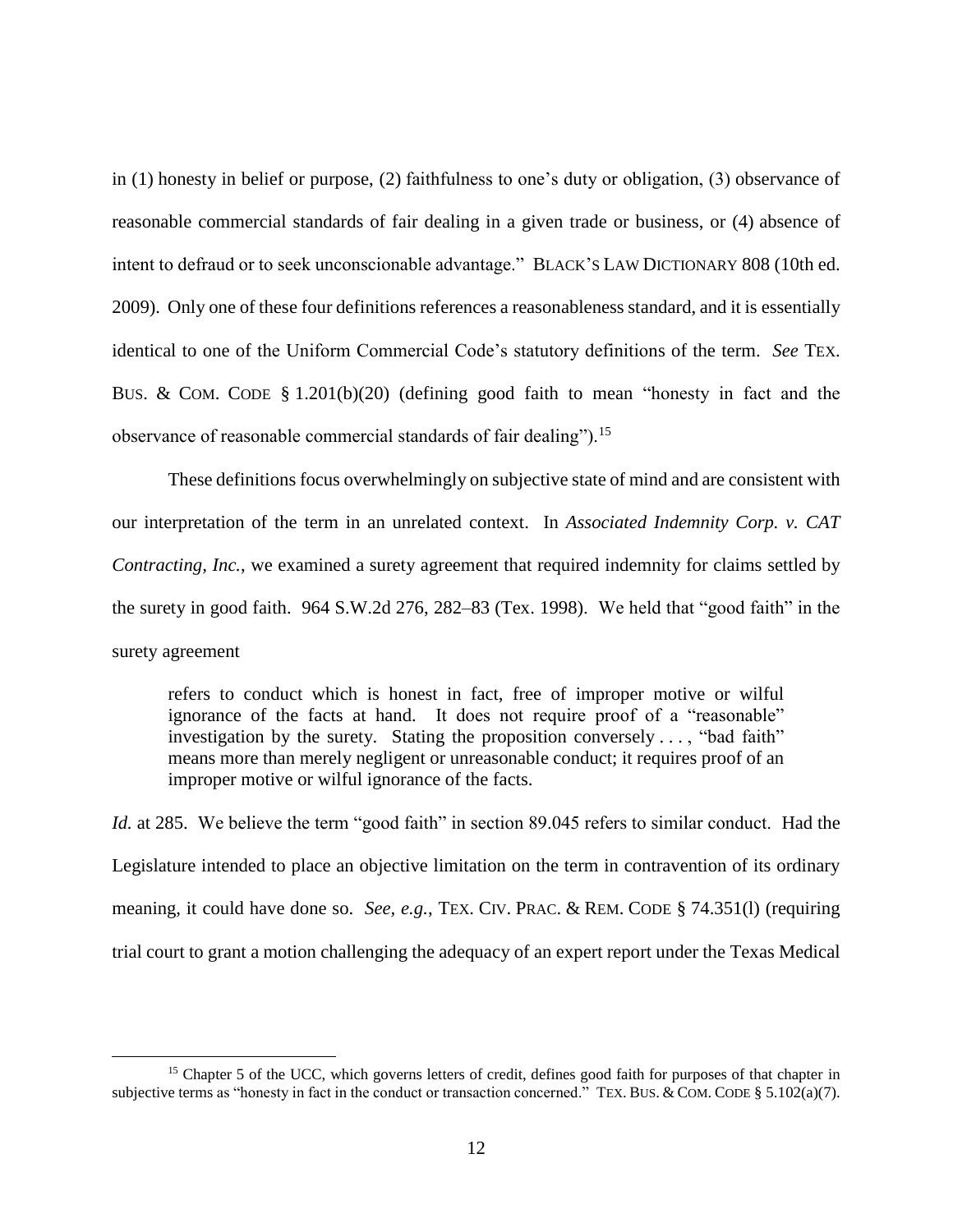Liability Act if the report "does not represent an objective good faith effort to comply" with the statute).

As the Commission argues, the absence of an "objective reasonableness" component makes sense for two reasons. First, if the Commission's actions must simply be objectively reasonable to qualify as a good-faith effort to comply with chapter 89, then the good-faith defense merely duplicates the negligence standard and serves no purpose. *See Methodist Healthcare Sys. of San Antonio, Ltd. v. Rankin*, 307 S.W.3d 283, 290 (Tex. 2010) (holding that statutes of repose that could be tolled or deferred would serve no purpose and that allowing tolling would equate statutes of repose with statutes of limitations); *City of Lancaster v. Chambers*, 883 S.W.2d 650, 655 (Tex. 1994) (noting in the official-immunity context that good faith serves no purpose if it is equivalent to a negligence standard).

Second, we disagree with Gulf Energy's suggestion that we import the good-faith element of the official-immunity defense into section 89.045. As noted, that defense immunizes government employees from claims "arising from the performance of their (1) discretionary duties in (2) good faith as long as they are (3) acting within the scope of their authority." *Chambers*, 883 S.W.2d at 653. An employee acts in good faith for official-immunity purposes if "a reasonably prudent official, under the same or similar circumstances, could have believed that his conduct was justified based on the information he possessed when the conduct occurred." *Ballantyne*, 144 S.W.3d at 426. This modified objective standard makes sense in the context of reviewing an official's performance of discretionary functions, which "involve[] personal deliberation, decision and judgment." *Chambers*, 883 S.W.2d at 654. But as discussed above and unlike in the officialimmunity context, section 89.045 is not limited to discretionary acts. For example, at oral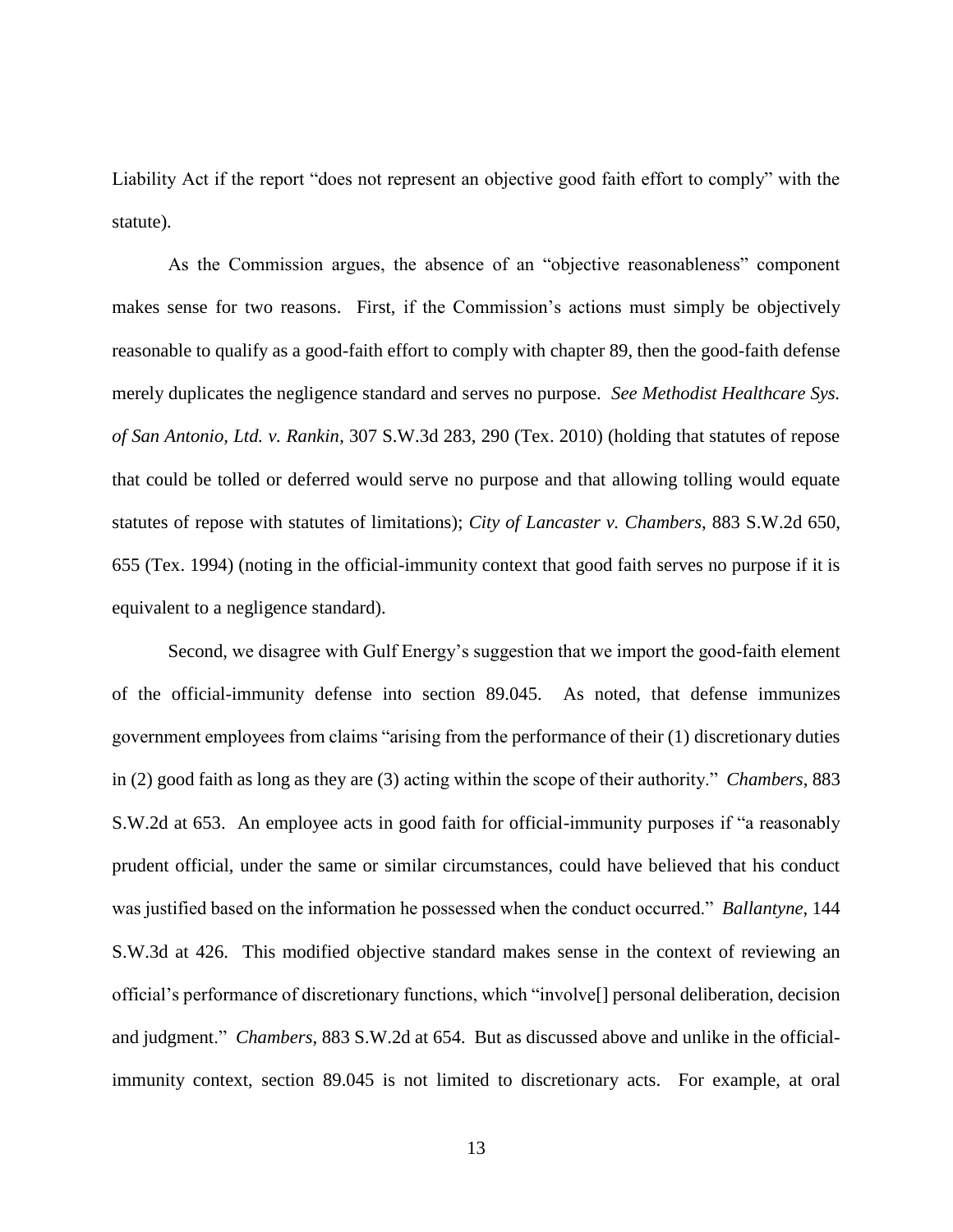argument, the parties discussed "all the things that can happen when you're out there trying to plug a well" that do not involve the exercise of discretion, from a slip and fall to a vehicle collision to an accident involving a tool. When that type of conduct causes damage, the question of whether a reasonable official could have believed the conduct was justified simply has no place.

Accordingly, we hold that a good-faith effort to carry out chapter 89 requires conduct that is honest in fact and is free of both improper motive and willful ignorance of the facts at hand. Applying that standard, we cannot say that the evidence conclusively establishes the Commission's good faith. While nothing indicates that Zambrano's original transcription error was anything more than a negligent oversight, Gulf Energy presented trial evidence that Superior's plugging crew and the Commission representative aboard the boat ignored obvious indicators that they were at the wrong well when the 708S-5 was plugged.

As noted, when the May 19 meeting took place, Superior was already in the process of plugging eight of the offshore wells that were the subject of the Commission's plugging order. Zambrano was the Commission representative aboard Superior's boat and had prepared a binder with the plugging procedure sheets arranged in the sequence in which the wells were to be plugged. Sometime after the meeting, Zambrano was told not to plug four wells, including the 708S-5, and removed the procedure sheets for those wells from the binder.<sup>16</sup> On or about May 23, Gene Reed replaced Zambrano as the Commission representative on the boat, and Zambrano explained to

<sup>&</sup>lt;sup>16</sup> On May 21, Superior forwarded to Zambrano a communication from Fugro Chance indicating some confusion regarding the location of the 707S-5 and 708S-5 because the coordinates Fugro Chance had been given did not plot to the proper state tract. Zambrano then "checked the coordinates [in the plugging procedures] compared to the locations they were at" and "compared the photographs of wells as [the Commission] had them labeled . . . to the pictures Fugro Chance had of the wells." But the documents Zambrano turned to for clarification were the unknown source of the error.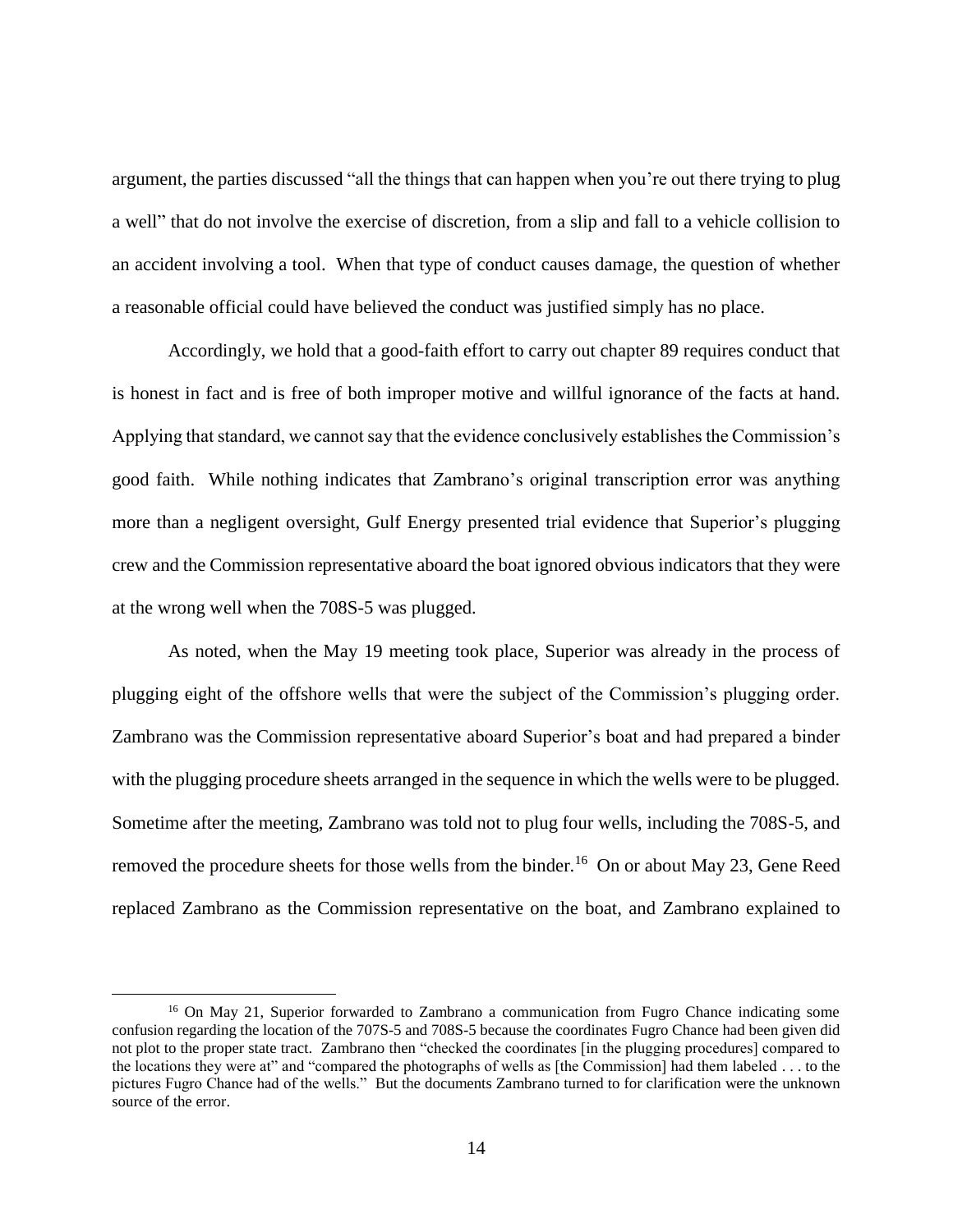Reed that four procedure sheets had been removed from the binder due to the instruction not to plug those wells. This was Reed's first experience on an offshore-plugging operation.

On May 24, the boat reached the coordinates listed on the procedure sheet for the 707S-5, and, although several wells were visible from that location, the coordinates had led the crew to open water. Reed called Zambrano, who told him to look at the photographs Zambrano had taken in order to confirm which well to approach. Unfortunately, those were the same photographs Zambrano had previously mislabeled along with the procedure sheets. Based on those photographs, Reed and the crew approached the 708S-5 believing that it was the 707S-5.

By itself, we cannot say that this is willful ignorance of the facts at hand. However, two more red flags emerged before the well was plugged calling into question whether the boat was at the correct well. First, the procedure sheets described the 707S-5 as having only a single string of tubing, but the well that the boat approached had a dual tree, raising the possibility of a second string.<sup>17</sup> The crew ran a slickline down the second tree and encountered an obstacle about fifteen feet down. The crew subsequently confirmed that no tubing in the second tree required plugging, but only after they had plugged the first string. Accordingly, the decision to plug the first string was made before the crew knew whether the well conformed to the procedure sheet's description. Second, when the crew ran the slickline down the first string, the well measured almost 300 feet deeper than the data reflected on the 707S-5 procedure sheet.

Zambrano and Reed gave conflicting testimony about the Commission's reaction to these discrepancies. Zambrano testified that Reed called him to discuss both matters and that neither of

 $17$  The 708S-5 is described in the Commission's records as a dual-completion well.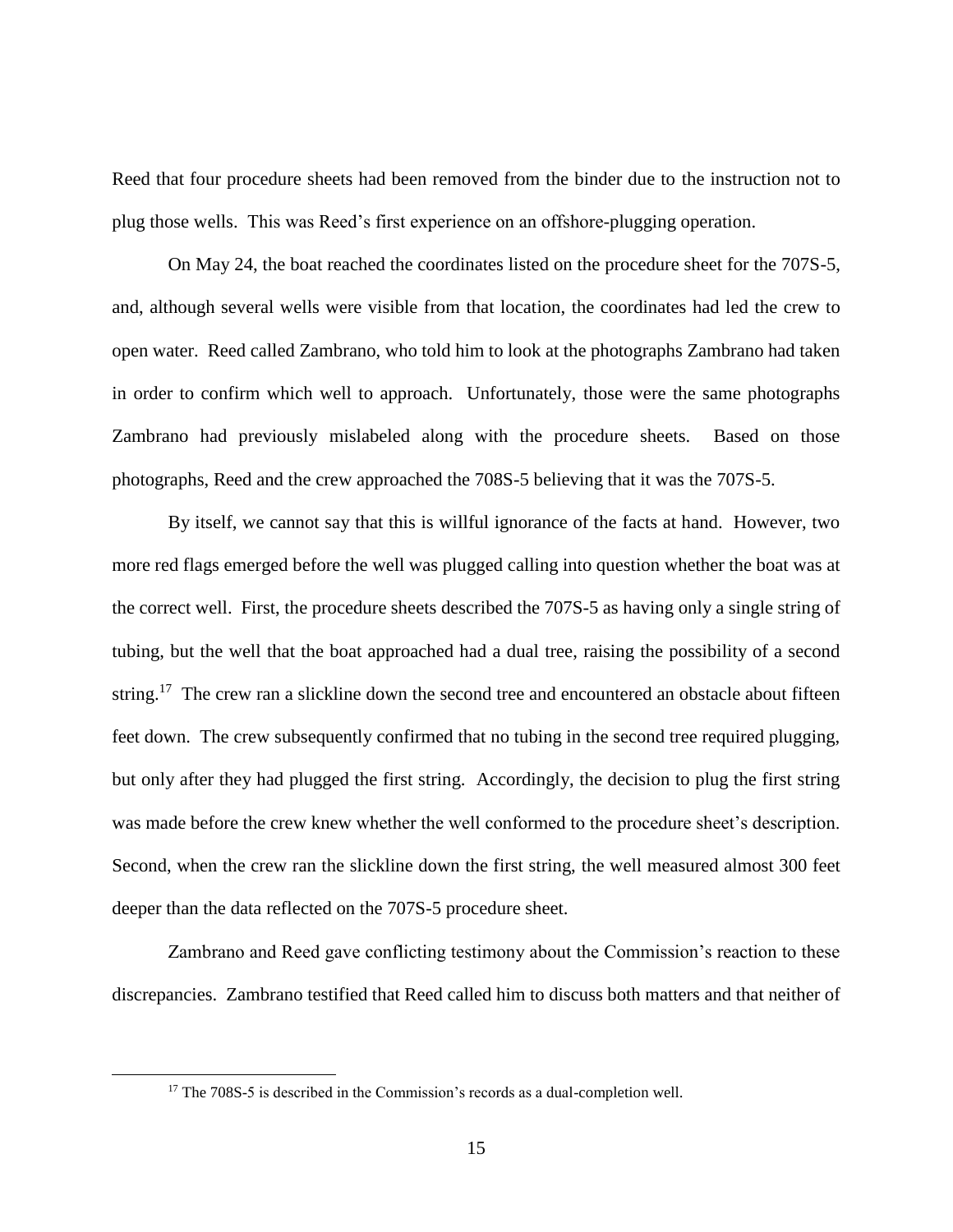them affected his conclusion that the boat was at the correct well. When asked whether he had ever seen a single-string well with a dual tree, he responded, "Maybe not often, but it does happen." He also testified that he had been involved in plugging operations in which the well ran deeper than expected. He testified that, in light of this experience, he instructed Reed to proceed to plug the well.

By contrast, Reed testified that he did not speak to Zambrano about either issue. With respect to the well's having a dual tree, Reed testified:

Q So the 707S5, you remember, was the well that you were supposed to plug next and the well data that you had for that was a single completion well?

A That's correct.

Q But when you got up and set up next to the 708S5 you could see when you got close enough to the tree that it was a dual completion tree, couldn't you?

A That's correct.

Q But that didn't stop anybody from embarking on the plugging procedure for that well, did it?

A No, sir.

Q And you have no memory of ever talking to [Zambrano] about that disparity from the well data for the well that you meant to be on because you'd already decided, based on the picture, to plug that well; right?

A Yes, sir.

Reed also testified about the well's unexpected depth:

You went deeper by almost 300 feet from what the well data for the 707S5 indicated was the bottom of that well, didn't you?

A Right.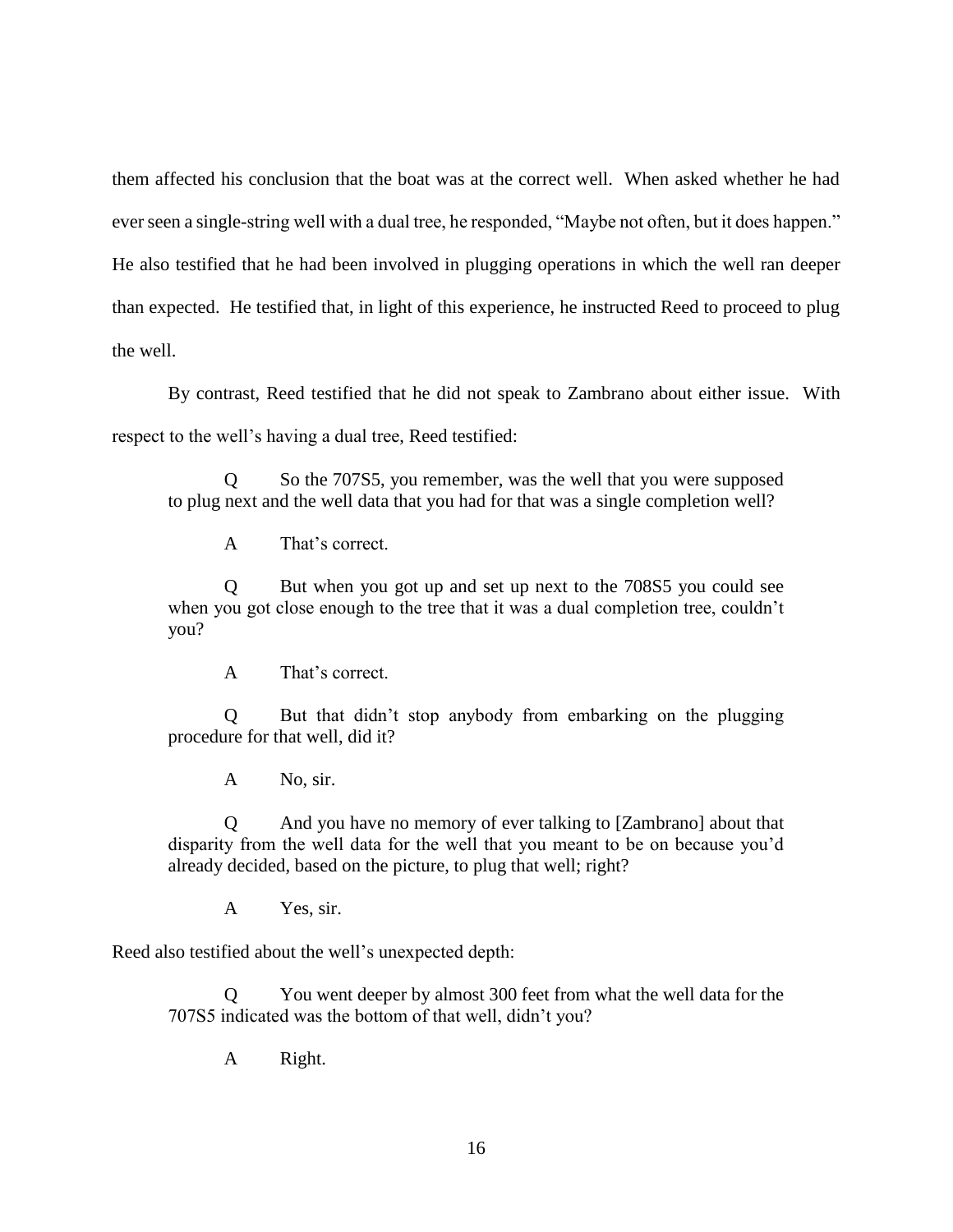Q Okay. And you didn't call [Zambrano] about that. You had already decided, because of the picture, you had had enough conversation, that's the well you were going to plug; right?

A I don't remember calling him, no, sir.

Based on this evidence, we cannot say as a matter of law that the Commission acted in good faith. On the one hand, the jury could reasonably infer that the Commission's representatives considered the facts and decided that the boat was at the correct well. On the other hand, the jury could also reasonably infer that, once Reed determined that the well visually matched the picture, he willfully ignored the discrepancies between the well data and the well itself in addition to the potential consequence of those discrepancies. Accordingly, we hold that a fact issue exists as to whether Gulf Energy's damages resulted from acts of the Commission that were conducted in a good-faith effort to carry out chapter 89.<sup>18</sup> TEX. NAT. RES. CODE § 89.045.

## **3. Waiver and Harm**

Because a fact issue exists on the Commission's good faith, we may not render judgment in its favor. However, the Commission requested and was entitled to a jury question on this defense, and the trial court erred in failing to submit it. TEX. R. CIV. P. 278 ("The court shall submit the questions, instructions and definitions . . . which are raised by the written pleadings and the evidence.").

<sup>&</sup>lt;sup>18</sup> At oral argument, Gulf Energy contended that, in postponing plugging the 708S-5, the Commission was attempting to conserve the cleanup fund established under Natural Resources Code chapter 81 and that the Commission thus was not carrying out chapter 89 (in good faith or otherwise) when it erroneously plugged that well. We disagree. When it plugged the 708S-5, the Commission was doing exactly what chapter 89 authorized it to do: plugging inactive wells whose operator was financially insolvent. *See* TEX. NAT. RES. CODE § 89.043. To the extent this conduct resulted in damages, section 89.045's good-faith defense was triggered.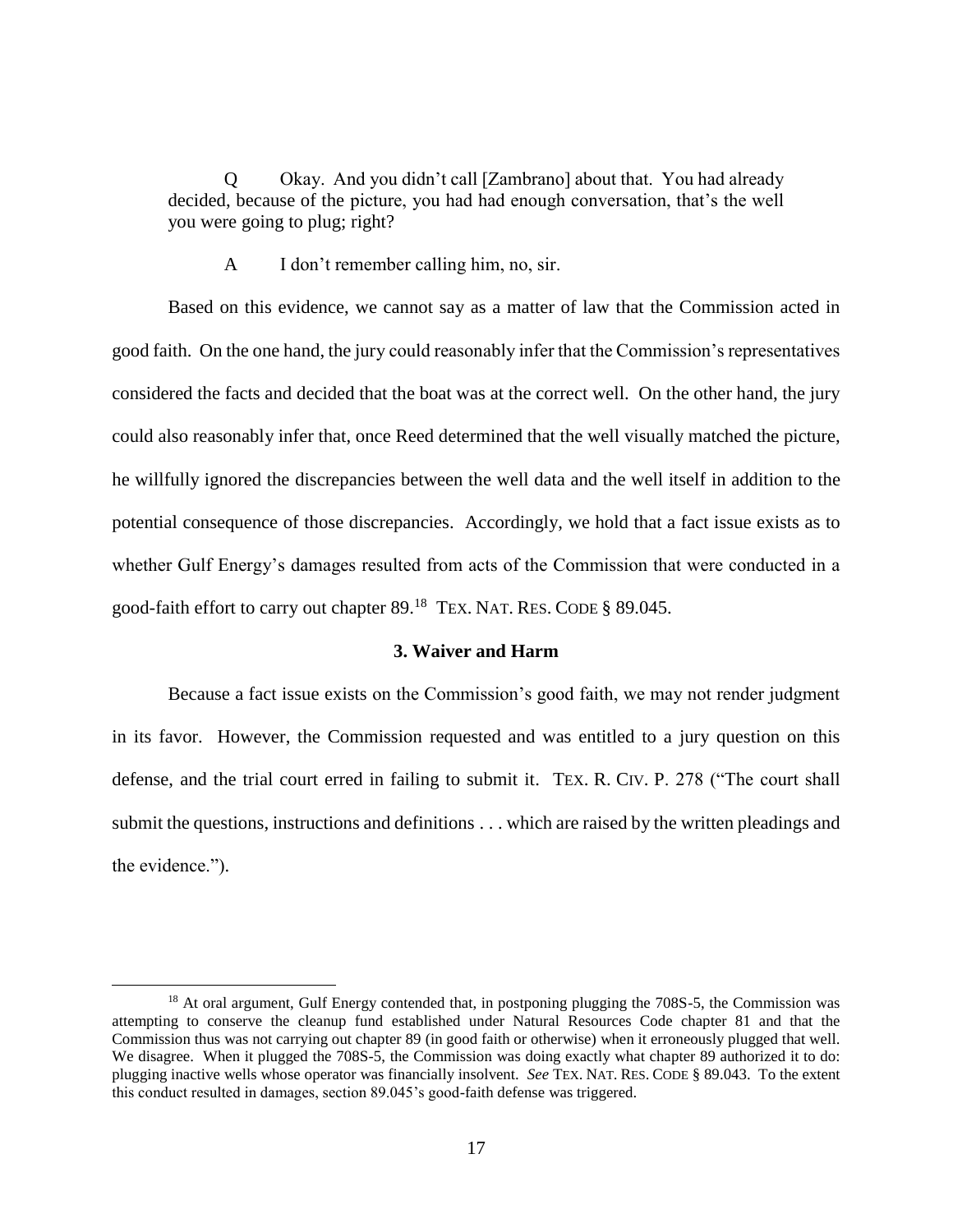Gulf Energy argues the Commission waived any error relating to the trial court's refusal of its proposed good-faith question by failing to request a definition of good faith in conjunction with the question. We disagree. The procedural rules governing jury charges state in pertinent part that "[f]ailure to submit a question may not be deemed a ground for reversal of the judgment, unless its submission, in substantially correct wording, has been requested in writing and tendered by the party complaining of the judgment." TEX. R. CIV. P. 278.<sup>19</sup> Generally, a question on a statutory cause of action or defense "should track the language of the provision as closely as possible." *Borneman v. Steak & Ale of Tex., Inc.*, 22 S.W.3d 411, 413 (Tex. 2000) (citations and internal quotation marks omitted).

Gulf Energy does not dispute that the Commission's proposed good-faith question generally tracked the pertinent statutory language. The Commission complied with Rule 278 and did not waive the trial court's error in refusing to submit that question by failing to request an accompanying extra-statutory definition. We are particularly loath to find waiver for failing to propose a definition of a statutory term when no case law provided explicit guidance on what the proper definition of that term should be.

Because the trial court's error was not waived, we must consider whether it is reversible. TEX. R. APP. P. 61.1 (trial court's error is not reversible unless it "probably caused the rendition of an improper judgment" or "probably prevented the petitioner from properly presenting the case to the appellate courts"). Charge error "is generally considered harmful" and thus reversible "if it relates to a contested, critical issue." *Columbia Rio Grande Healthcare, L.P. v. Hawley*, 284

<sup>&</sup>lt;sup>19</sup> Although not pertinent here, the rule continues that an objection is sufficient to preserve error "if the question is one relied upon by the opposing party." TEX. R. CIV. P. 278.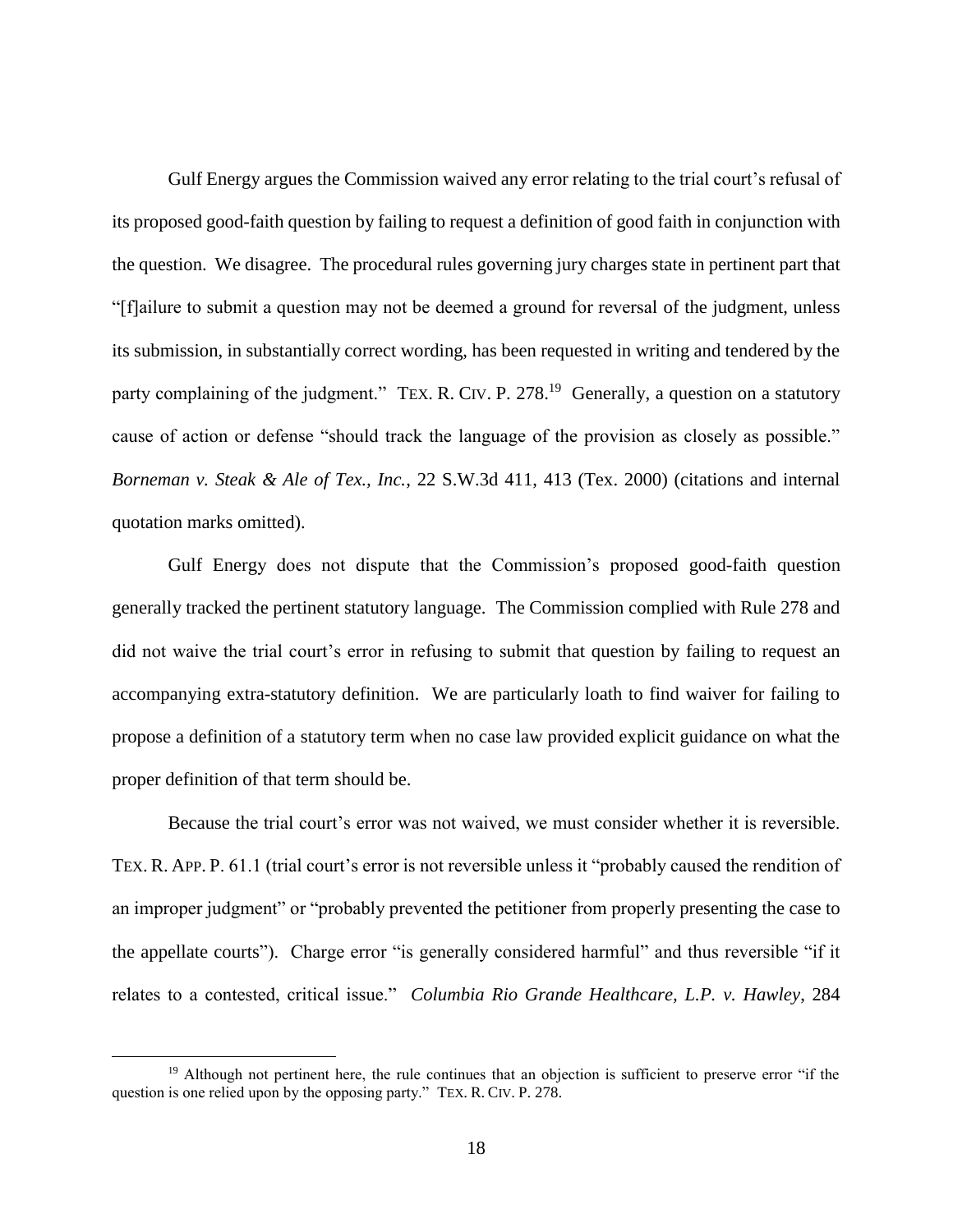S.W.3d 851, 856 (Tex. 2009). The good-faith defense qualifies as such an issue, and the trial court committed reversible error in failing to submit it to the jury. Accordingly, we reverse the court of appeals' judgment.

# **B. Contract Claim**

# **1. Contract Formation**

The Commission's remaining issues concern the jury's finding that the Commission breached its contract with Gulf Energy in light of the Commission's assertion that a binding contract did not exist when the breach occurred. The parties' specific dispute is whether Gulf Energy and the Commission entered into a binding contract on May 19, 2008—the date of the meeting between representatives of Gulf Energy, the Commission, and ACE—even though a formal written agreement was not signed by all parties until June 9. The Commission argues they did not, and that it could not have breached the contract by plugging the well on May 25 because no contract existed at that time. The Commission contends that a fact issue exists as to when the contract was formed and that the trial court erred in failing to submit that issue to the jury.

The court of appeals held that the Commission waived this complaint, concluding that the Commission "did not object at trial to question one [the breach-of-contract question] on the basis it complains of on appeal."  $S.W.3d at$ , 2014 WL 3107507, at  $*3$ . We disagree. Question one asked the jury: "Did the Railroad Commission fail to comply with its agreement to postpone plugging and abandoning the 708S-5?" At the charge conference, the Commission objected "to the failure to have a formation question with regard to the contract," arguing:

With the way [the question] is submitted now, it will allow a breach of contract prior to the meeting of the minds, which is antithetical to the law of breach of contract because it is vague and because also question one, the way it is worded,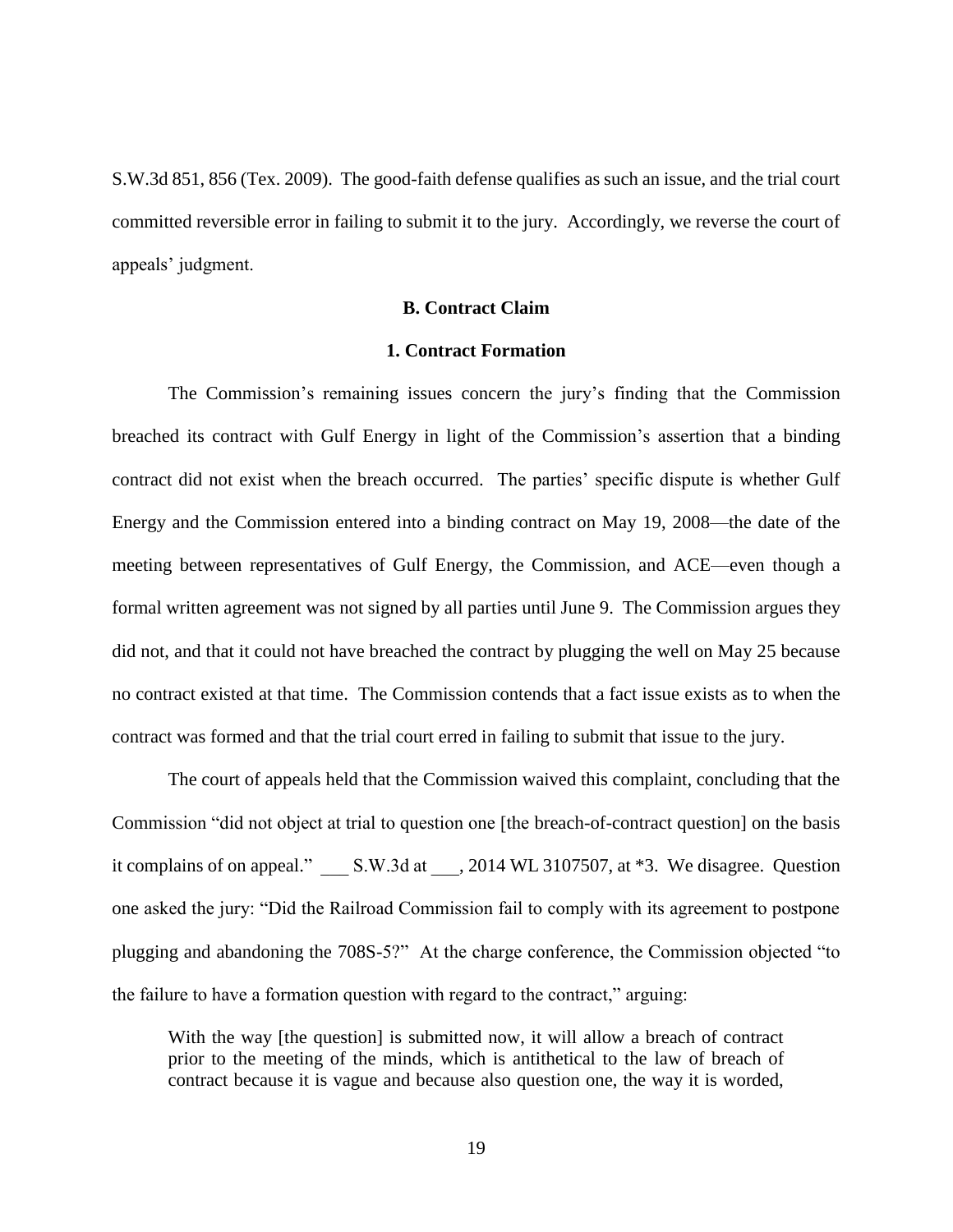does not tie in when the actual agreement was reached and when the breach may have occurred . . . .

In the court of appeals, the Commission argued that the trial court "erred by instructing the jury that there was a legally binding contract between the Railroad Commission and Gulf Energy on May 19, 2008," and that the submitted question "erroneously assumes that the Railroad Commission entered into a legally-enforceable agreement to postpone plugging the well on May 19, 2008." The Commission further argued that, assuming the parties entered into a valid contract, "it was not formed until June 9, so nobody breached the June 9 contract by plugging the well on May 26."

We agree with the Commission that its objection to the contract question and its argument in the court of appeals are similar in substance. The Commission contended both at the charge conference and on appeal that the May 19 agreement was not binding and that the issue of contract formation should have been submitted to the jury. The court of appeals erred in holding that the Commission waived its charge-error complaint on the contract question.

Turning to the merits, our analysis is governed by *Foreca, S.A. v. GRD Development Co.*, in which we addressed the "increasingly common [situation] in business negotiations" in which an "[a]greement was reached as to certain material terms, yet another formal document was contemplated by the parties." 758 S.W.2d 744, 745 (Tex. 1988). We considered whether "the contemplated formal document [was] a condition precedent to the formation of a contract or merely a memorial of an already enforceable contract."<sup>20</sup> *Id*. The answer depends on the intent of the

<sup>&</sup>lt;sup>20</sup> This is a related but distinct issue from whether an agreement is not binding because it "leaves material" matters open for future adjustment and agreement that never occur." *Fort Worth Indep. Sch. Dist. v. City of Fort Worth*, 22 S.W.3d 831, 846 (Tex. 2000).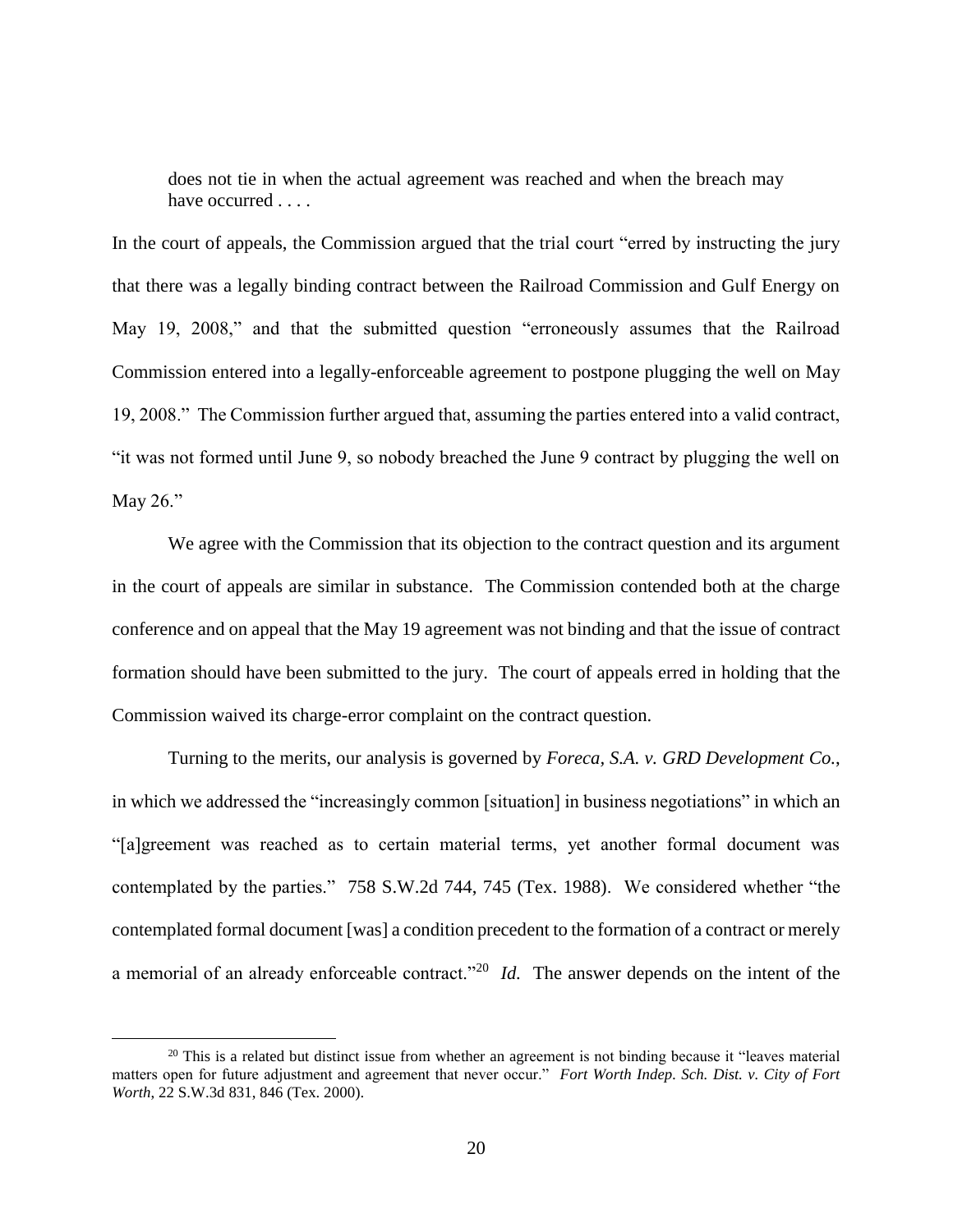parties, which is usually a question for the trier of fact. *Id.* at 746 (citing *Scott v. Ingle Bros. Pac., Inc.*, 489 S.W.2d 554, 557 (Tex. 1972)). The documents evidencing the alleged agreement in *Foreca* stated that they were "subject to legal documentation contract to be drafted by [one party's attorney]." *Id.* at 745. We held that such language was not conclusive, that the evidence was disputed as to the parties' intent to be bound before "execution of the contemplated legal documentation," and that the issue was properly submitted to the jury. *Id.* at 746; *see also Martin v. Black*, 909 S.W.2d 192, 197 (Tex. App.—Houston [14th Dist.] 1995, writ denied) (holding that the parties' briefing on a motion to enforce a mediated settlement agreement "reflect[ed] a dispute on whether the parties intended the term sheets to be the 'final agreement merely memorialized by a formal document'").

By contrast, in *Hardman v. Dault*, the court of appeals held as a matter of law that a memorandum outlining the essential terms of a mediated settlement was a binding contract as opposed to a tentative agreement to agree, even though one of the provisions stated that "[f]inal documents [were] to be signed by" a particular date. 2 S.W.3d 378, 380–81 (Tex. App.—San Antonio 1999, no pet.). The court explained that the provision did not contain any "subject to" language or otherwise indicate that signing the subsequent documents was a condition precedent to the formation of an enforceable contract. *Id.* at 381.

In this case, the evidence is conflicting as to whether the Commission and Gulf Energy intended to be bound by the oral agreement reached at the May 19 meeting, or whether the formal Forbearance and Settlement Agreement subsequently signed by the parties was necessary for the formation of a binding contract. The following evidence is relevant to this issue: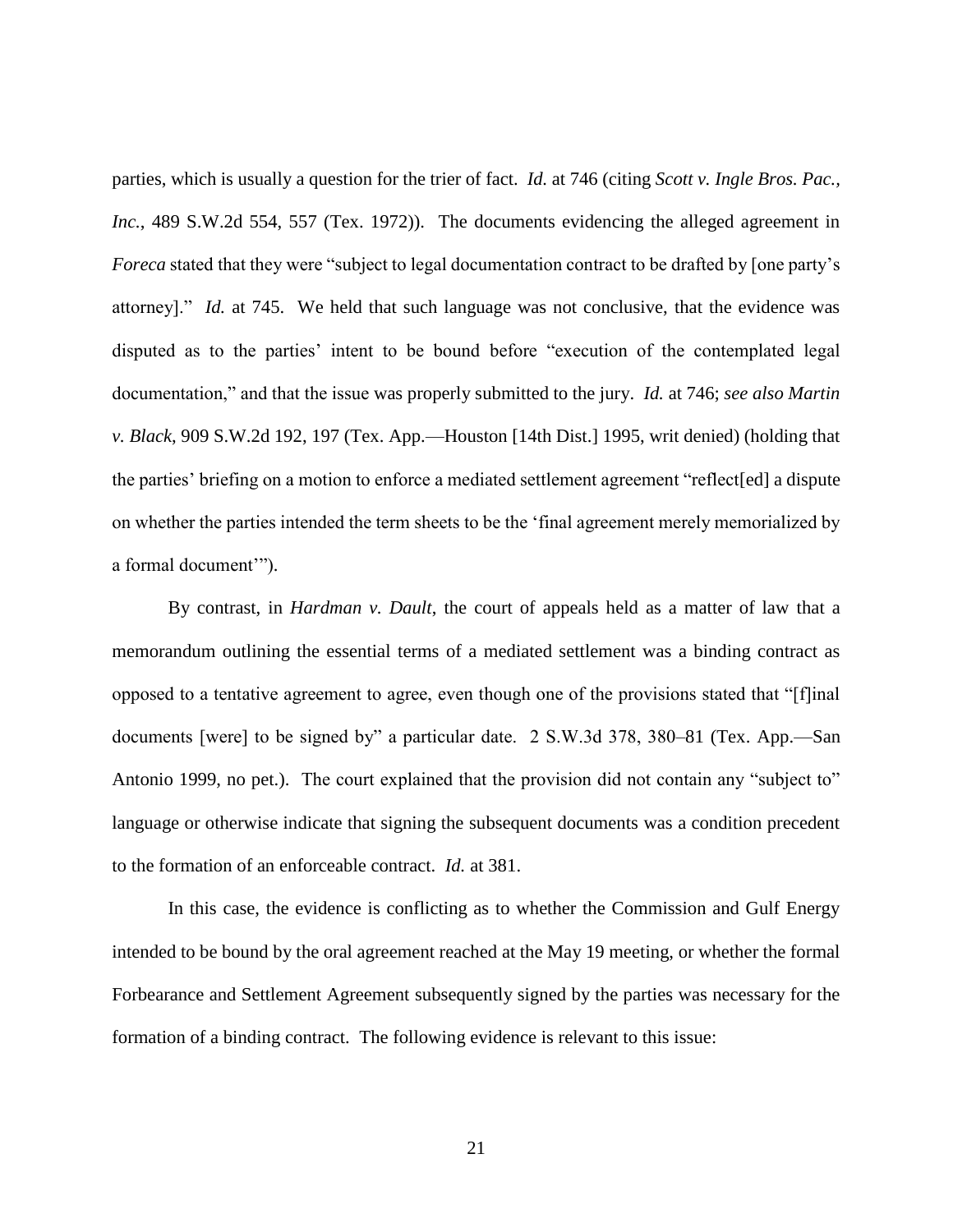- Sheila Weigand, a Commission employee who attended the meeting, testified that the Commission agreed in the meeting to postpone plugging four wells (including the 708S-5) to give Gulf Energy an opportunity to get approval from the ACE bankruptcy judge and to obtain an order from the Commission superseding the plugging order as to those wells. Ms. Weigand was then asked whether there would be any justification for the Commission to plug those wells "contrary to the agreement they just made," and she responded, "No."
- Lowell Williams, the supervisor of the enforcement section of the Commission's office of general counsel, also attended the meeting and ultimately signed the written agreement on the Commission's behalf. Mr. Williams testified: "I don't think anything had been agreed to in that meeting other than we would look at -- the Railroad Commission being 'we' - would look at and try to determine whether or not it was possible that we could delay our operations and whether we wanted to delay our operations in proceeding to carry out the terms of the [plugging] order." Mr. Williams also testified that "there was some confusion" at the meeting "as to what particular wells" Gulf Energy wanted to take over and that, when he left the meeting, he "didn't have a clear understanding of what wells were involved."
- In an e-mail exchange the day after the meeting among its participants, Hal Morris, an assistant attorney general in the bankruptcy division, wrote that the purpose of the e-mail was "to endeavor to memorialize our agreement reached yesterday." Included in the email was a "FIRST ROUGH DRAFT" of the agreement. Morris also stated in the e-mail that "[a]s time is of the essence, I am sending this to EVERYONE and thus must respectfully reserve the right for the [Commission], who has not previously been furnished this writing, with the ability to make suggested changes."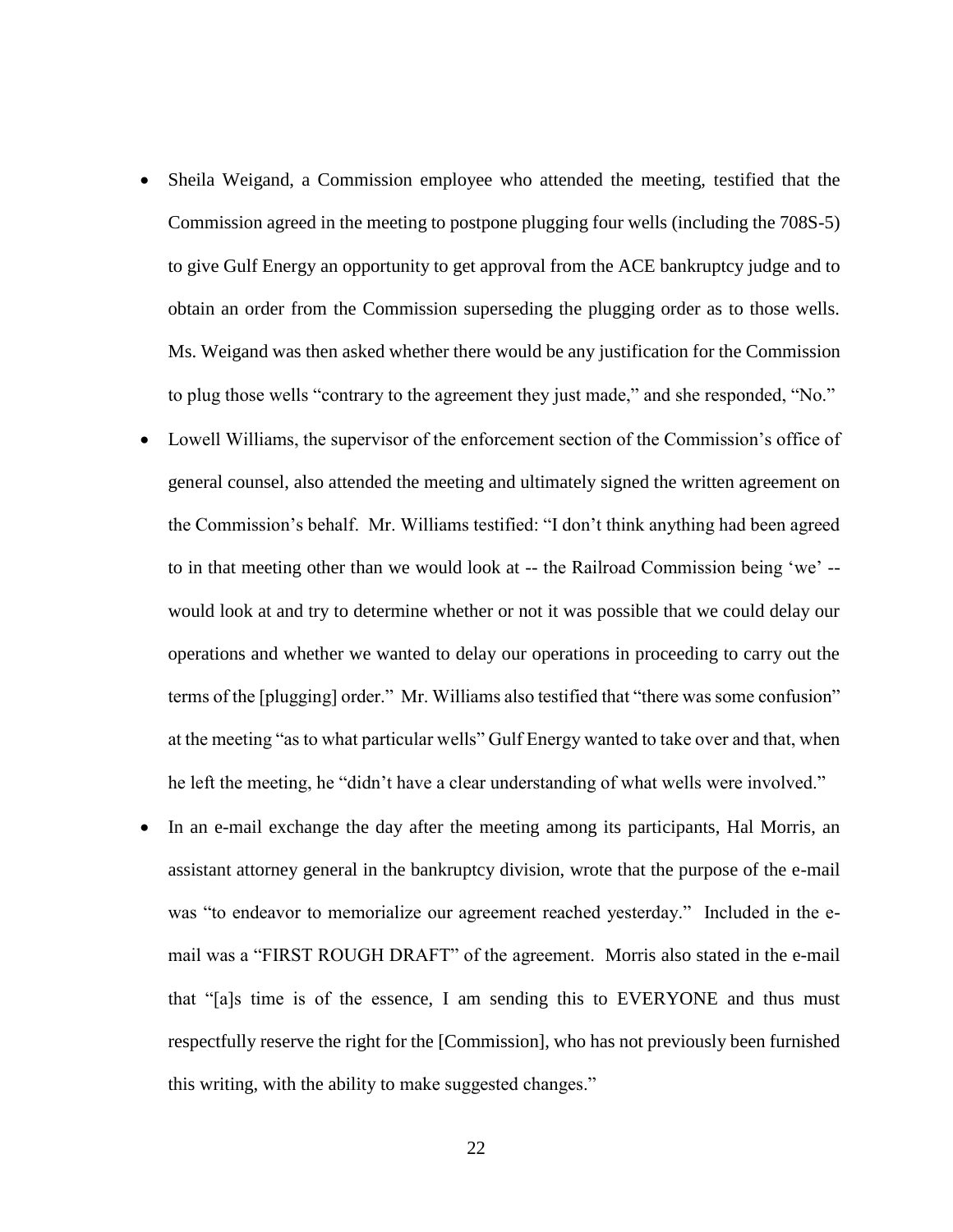- ACE's attorney also sent an e-mail "to confirm the key terms of the settlement/compromise negotiated" between the Commission and ACE.
- Several drafts of the agreement were e-mailed in the days following the meeting, confirming among other things the particular wells that would not be plugged, the amount of the bond Gulf Energy would be required to post,  $2<sup>1</sup>$  and the date by which Gulf Energy would post the bond. The e-mails reflect a dispute between the parties on the latter term, with the Commission ultimately agreeing to allow Gulf Energy to post the bond by the date of the hearing on Gulf Energy's motion to supersede the plugging order, rather than the date the motion was to be filed.
- In a May 23 e-mail, Morris wrote: "Understandably, until I have the [Commission's] sign off, I cannot finally approve the agreement but as you know from our previous communications over the past week, [ACE] and the [Commission] have indeed reached an agreement as has been memorialized in principle in numerous emails and we are now merely at producing final documentation to submit to [the bankruptcy judge]."
- The bankruptcy court signed an agreed order approving the settlement agreement "entered into on June 9, 2008." In a later opinion, the bankruptcy court stated that ACE and the Commission "entered into a settlement" on May 19, 2008. *In re Am. Coastal Energy, Inc.*, 399 B.R. 805, 808 (Bankr. S.D. Tex. 2009).

<sup>&</sup>lt;sup>21</sup> Gulf Energy deposited  $$400,000$  with the Commission as security when it applied to take over operation of the four wells. After discovering that the 708S-5 had been plugged, Gulf Energy sought and received a \$100,000 refund from the Commission.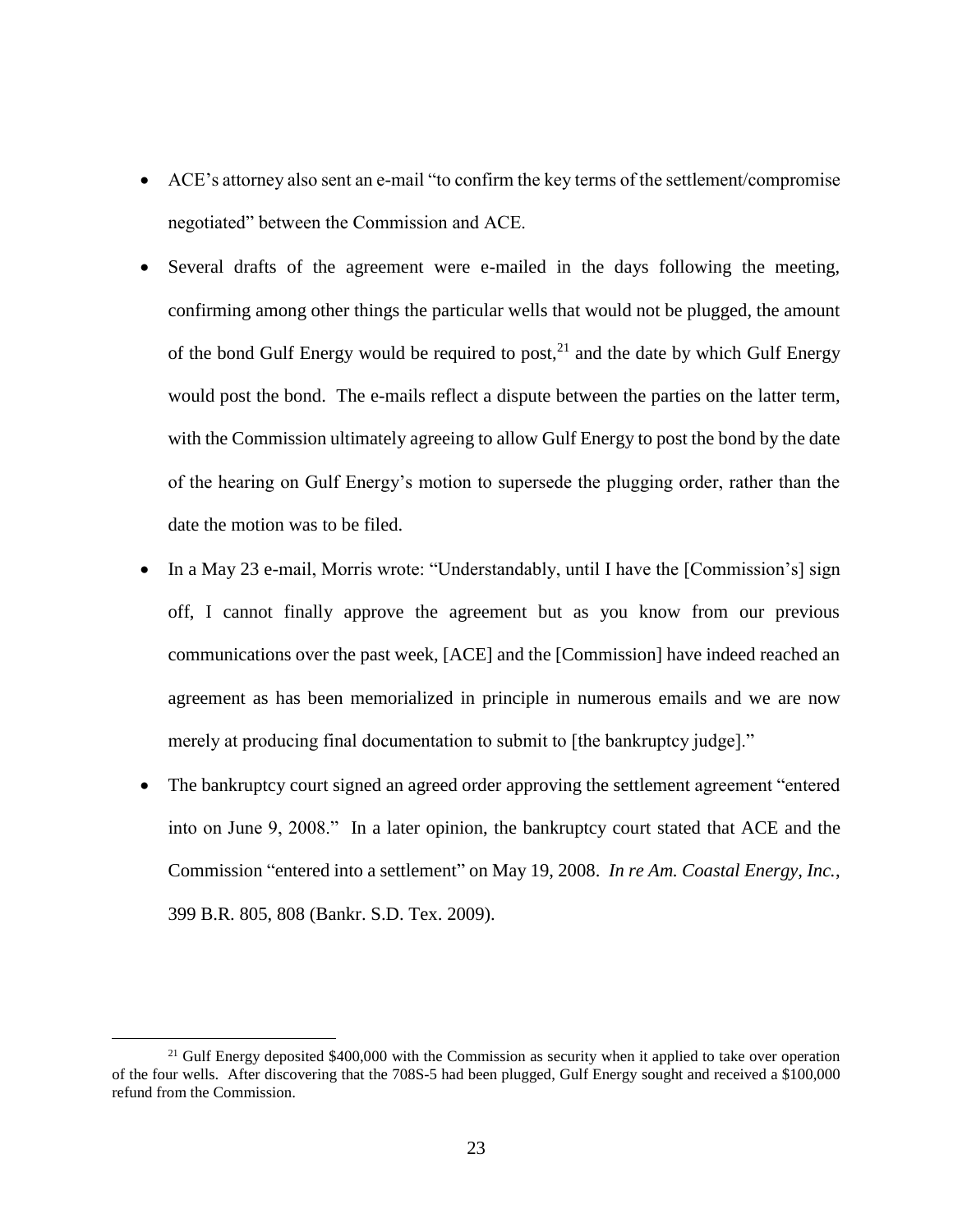- The legislative resolution waiving the Commission's immunity from suit stated that the parties "reached a tentative settlement and forbearance agreement" on May 19, "pending approval of the commission, attorney general, and bankruptcy court."
- Bill Rhea, Gulf Energy's CEO, was asked whether he had authority from the company's board of directors "to go forward with the project" on May 19. He testified that he "had authority to participate in that meeting and see what would come of the opportunity." As to whether he had authority "to say yes we're going to take over all of those wells in that project," Mr. Rhea testified that he "had the overall approval, but [he] had to go back to the Board with specifics" and get the Board's approval "to say yes we are going to this deal." Later, Mr. Rhea testified inconsistently that, before going into the meeting, he "received authority from the Board to make the agreement that [he] made that day."
- In a memorandum to Gulf Energy's board of directors prepared two days after the meeting, Mr. Rhea wrote that he "met Monday with ACE, the [Commission], and the State Attorney General's office in a bid to postpone further abandonment and allow for some time for [Gulf Energy] to assess the opportunity, undertake due diligence, and seek approval from the Company's Board to proceed."

In light of this evidence, we agree with the Commission that whether the parties intended to be legally bound on May 19 is a disputed fact issue that should have been presented to the jury. Some portions of the e-mails and testimony described above support Gulf Energy's position that the formal Settlement and Forbearance Agreement was "merely a memorial of an already enforceable contract." *Foreca*, 758 S.W.2d at 745. Others support the Commission's position that the parties did not intend to be legally bound absent a negotiated formal document. *Id.* The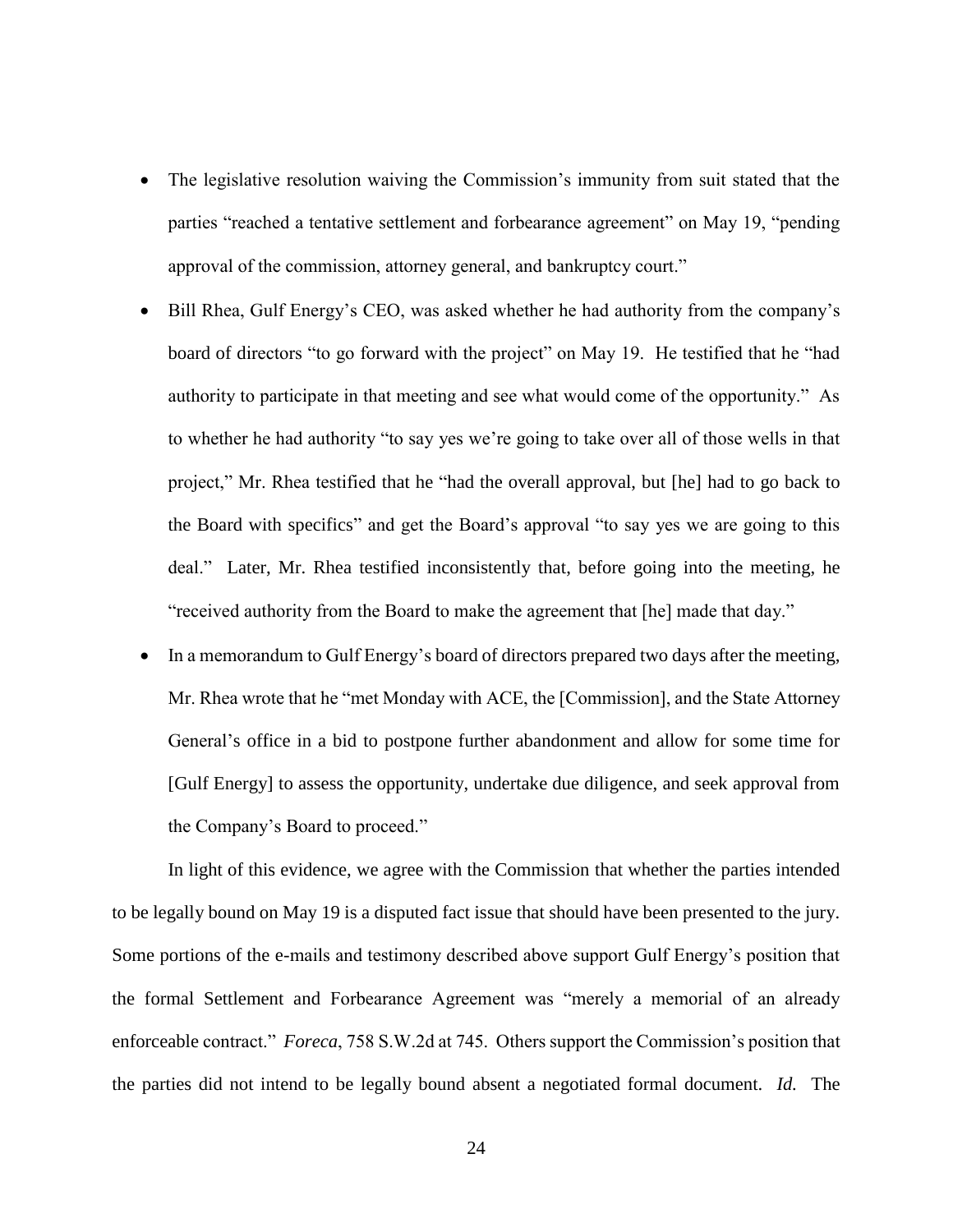question of the parties' intent to be bound is usually one of fact, and we cannot say that this case presents the unusual situation in which that question may be decided as a matter of law.

Accordingly, we hold that the trial court erred in resolving the contract-formation issue as a matter of law. Whether the Commission's conduct in plugging the well on May 25 constituted a breach of contract depends on whether the parties had entered into a binding contract at that time. *See David J. Sacks, PC v. Haden*, 266 S.W.3d 447, 450 (Tex. 2008) ("A meeting of the minds is necessary to form a binding contract."). On remand, the Commission is entitled to have this disputed issue of material fact resolved by the jury.

#### **2. Application of Good-Faith Defense to Contract Claim**

Because we are remanding for a new trial, we address an additional dispute between the parties on the good-faith defense's application to Gulf Energy's contract claim. The Commission argues that, because section 89.045 protects the Commission from liability for *any* damages resulting from the Commission's good-faith efforts to carry out chapter 89, the defense is not limited to tort liability and limits Gulf Energy's ability to recover on the contract claim as well. Gulf Energy counters that good faith is irrelevant in a breach-of-contract context.<sup>22</sup>

The Commission does not dispute that bad faith is not an element of a breach-of-contract claim and that a party generally may be liable for breach of contract regardless of whether the breach was intentional or inadvertent. However, section 89.045 does not tie the good-faith defense to a specific cause of action or category of claims. Rather, it applies broadly to "any damages"

 $^{22}$  Gulf Energy argues that the Commission failed to preserve section 89.045 as a defense to the contract claim because, in the trial court and court of appeals, the Commission pled and argued the statute only as a defense to the negligence claim. Because charge error necessitates a new trial on both claims, we address the issue of whether the defense applies to the contract claim to provide clarity to the parties and the trial court.